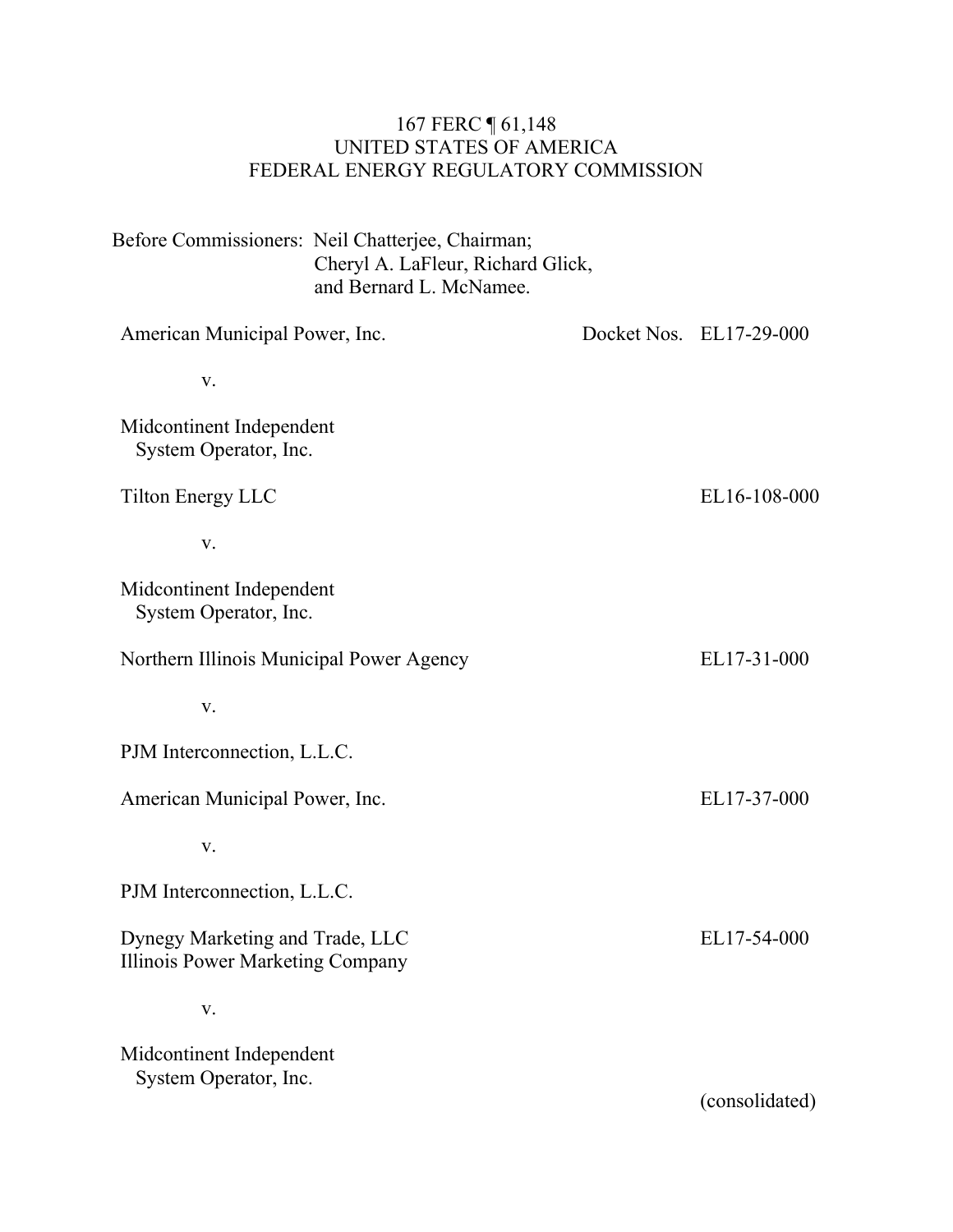#### ORDER ON COMPLAINT, ESTABLISHING HEARING AND SETTLEMENT JUDGE PROCEDURES, ESTABLISHING REFUND EFFECTIVE DATE, AND CONSOLIDATING PROCEEDINGS

(Issued May 16, 2019)

1. On December 19, 2016, as amended on December 20, 2016, American Municipal Power, Inc. (AMP) filed a complaint against Midcontinent Independent System Operator, Inc. (MISO) pursuant to sections 206 and 309 of the Federal Power Act (FPA)**[1](#page-1-0)** and Rule 206 of the Commission's Rules of Practice and Procedure (Complaint). **[2](#page-1-1)** AMP alleges that, since AMP's pseudo-tie arrangement with PJM Interconnection, L.L.C. (PJM)**[3](#page-1-2)** became effective on June 1, 2016, MISO has deviated from provisions of its Open Access Transmission, Energy and Operating Reserve Markets Tariff (MISO Tariff) by imposing congestion and administrative charges on AMP. AMP also alleges that MISO's assessment of such charges on AMP is unjust, unreasonable, and unduly discriminatory. AMP also moves to consolidate its Complaint with a similar complaint filed by Tilton Energy LLC (Tilton) against MISO in Docket No. EL16-108-000.

2. As discussed below, we grant the Complaint in part, deny it in part, establish hearing and settlement judge procedures with respect to appropriate refunds, and establish a refund effective date of December 19, 2016. We also consolidate the instant proceeding with the complaint proceedings in Docket Nos. EL16-108-000, EL17-31-000, EL17-37-000, and EL17-54-000 for purposes of settlement, hearing, and decision.

## **I. Background**

<span id="page-1-0"></span>

3. In 2014, the Commission approved the request of PJM to amend the PJM Open Access Transmission Tariff (PJM Tariff) to recognize limits on the amount of capacity from external resources that PJM can reliably import into the PJM region (Capacity Import Limit), and to exempt pseudo-tied resources<sup>[4](#page-1-3)</sup> from the Capacity Import Limit if

**<sup>1</sup>** 16 U.S.C. §§ 824e, 825h (2012).

**<sup>2</sup>** 18 C.F.R. § 385.206 (2018).

<span id="page-1-2"></span><span id="page-1-1"></span>**<sup>3</sup>** Both MISO and PJM are Commission-approved regional transmission organizations (RTOs). In this order, MISO and PJM are collectively referred to as the RTOs.

<span id="page-1-3"></span>**<sup>4</sup>** A pseudo-tied generation resource is one physically located in one Balancing Authority Area, but treated electrically as being in another Balancing Authority Area. *See, e.g.*, *Integration of Variable Energy Resources*, Notice of Inquiry, 130 FERC *(continued ...)*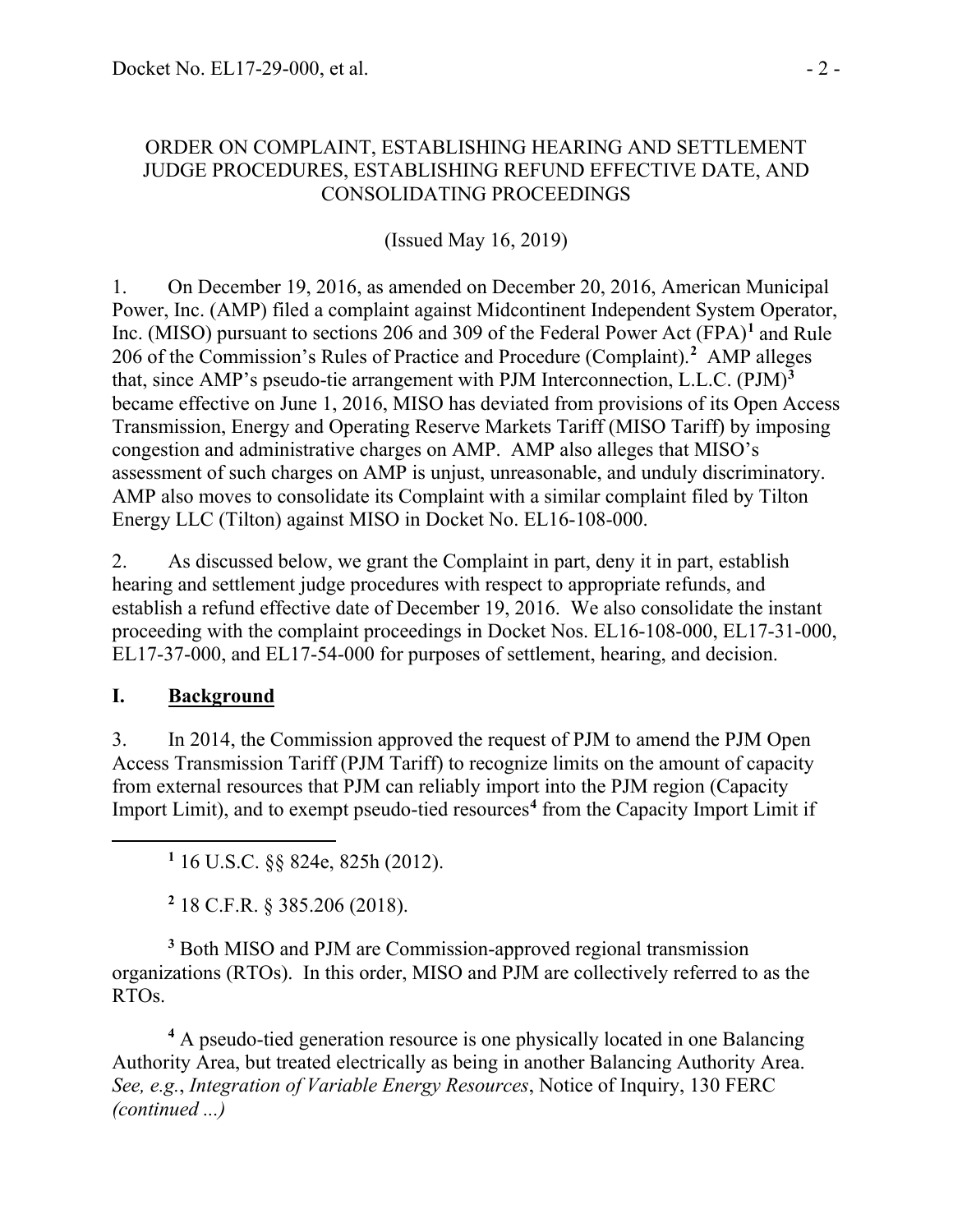they meet certain requirements.**[5](#page-2-0)** Given these changes to the PJM Tariff, the amount of capacity pseudo-tied from MISO to PJM substantially increased between PJM's 2015- 2016 planning year and its 2016-2017 planning year. **[6](#page-2-1)**

4. AMP states that it is a non-profit corporation based in Ohio, with members in Ohio, West Virginia, Pennsylvania, Maryland, Michigan, Virginia, Indiana, Kentucky, and Delaware.**[7](#page-2-2)** AMP states that the majority of its members are load-serving entities within the PJM region and that the majority of its load is located in PJM.

5. AMP states that in 2007 it purchased a 23.26 percent interest of the Prairie State Energy Campus (Prairie State), an approximately 1,600 MW advanced technology coalfired generating station located in Washington County, Illinois.**[8](#page-2-3)** AMP states that Prairie State is interconnected to the transmission system owned by Illinois Power Company in MISO's Ameren Illinois Company (Ameren Illinois) Zone. AMP states that based on the MISO 2016/2017 capacity rating for the plant, AMP's share in Prairie State is 378 MW. AMP states that beginning with Prairie State's commercial operation date in 2012, AMP has scheduled energy imports into PJM from Prairie State in MISO to provide baseload electricity to serve AMP's members' native load in PJM. AMP states that it also offers the majority of its Prairie State share into PJM's capacity auctions.

6. AMP states that it has obtained 368 MW of firm point-to-point transmission service under the MISO Tariff to serve its PJM members' load from Prairie State.**[9](#page-2-4)** AMP states that it also utilizes Network Integration Transmission Service under the PJM Tariff

**<sup>5</sup>** *See PJM Interconnection, L.L.C.*, 147 FERC ¶ 61,060, at PP 25, 49-54 (2014).

<span id="page-2-2"></span><span id="page-2-1"></span><span id="page-2-0"></span>**<sup>6</sup>** Amended Complaint, Ex. F at 2. The RTOs have stated in a Joint and Common Market (JCM) presentation that 156 MW were pseudo-tied during the 2015-2016 planning year and that the amount increased to 2,061 MW for the 2016-2017 planning year. *Id.*, Ex. B at 3.

**<sup>7</sup>** Amended Complaint at 6.

<span id="page-2-3"></span>**<sup>8</sup>** *Id.* at 6-7 (citing *id.*, Ex. A, ¶ 3).

<span id="page-2-4"></span>**<sup>9</sup>** *Id.* at 7.

 $\overline{a}$ ¶ 61,053, at P 32 n.23 (2010) ("Pseudo-ties are defined as telemetered readings or values that are used as 'virtual' tie line flows between balancing authorities where no physical tie line exists.").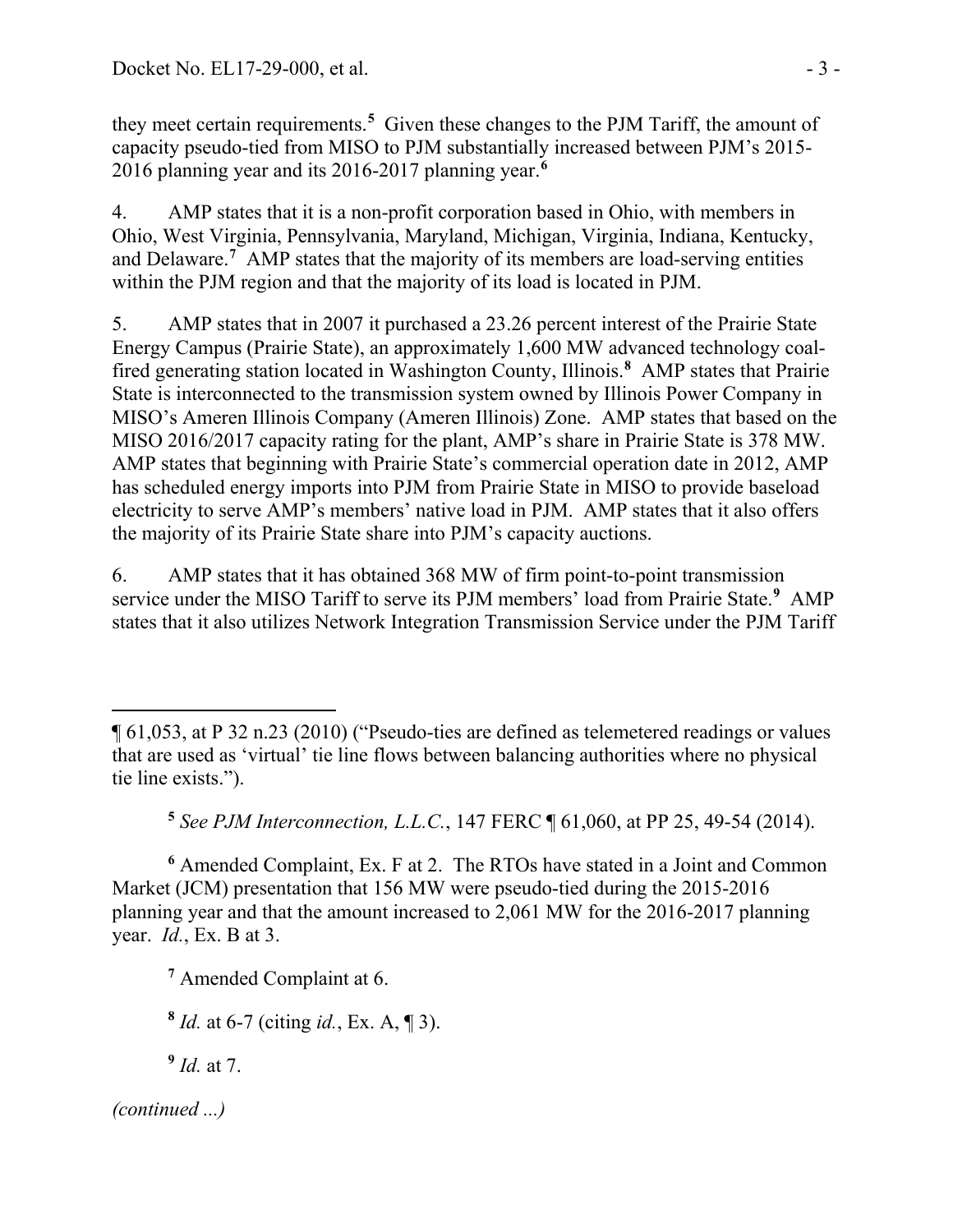to allow its resources, including Prairie State, to serve its PJM-area loads. AMP states that a small portion of its Prairie State share serves AMP's MISO members.

7. AMP states that on June 1, 2016, AMP, MISO, and PJM implemented an arrangement in which AMP's share of Prairie State output is pseudo-tied into PJM and is utilized by AMP as an external Generation Capacity Resource under the PJM Tariff. **[10](#page-3-0)** AMP states that accordingly, although Prairie State is physically located in MISO, the Prairie State operator follows PJM's dispatch instructions with respect to a portion of AMP's share of output. AMP states that it participates in the PJM market with this resource through its pseudo-ties into PJM, and that 368 MW of AMP's share of the Prairie State output is included in the PJM network model and is dispatched by PJM.

# **II. Complaint**

8. According to AMP, MISO uses Financial Schedules to assess congestion costs and administrative fees against generators pseudo-tied out of MISO such as AMP's share in Prairie State.<sup>[11](#page-3-1)</sup> In the MISO Tariff, Financial Schedule is defined as:

A financial arrangement between two Market Participants designating a Source Point, Sink Point and Delivery Point establishing the obligations of the buyer and seller for the payment of Cost of Congestion and Cost of Losses. The Transmission Provider is not the Energy Market Counterparty to the sale of Energy under a Financial Schedule transaction and collects and disburses the Transmission Usage Charge [(TUC)] as agent for the parties to the Financial Schedule.**[12](#page-3-2)**

9. AMP asserts that if a Financial Schedule is created, the MISO Tariff provides that a TUC must be assessed, and MISO assesses congestion costs and losses on AMP through the TUC.**[13](#page-3-3)** The TUC is:

A charge attributable to the increased cost of Energy delivered at a given Commercial Node when the Transmission System is operating under

**<sup>10</sup>** *Id.* at 8 (citing PJM Tariff, Attachment DD.5.5.A ("Capacity Resource Types")).

<span id="page-3-1"></span>**<sup>11</sup>** Amended Complaint at 20, 23. Unless otherwise specified, all capitalized terms herein shall have the same definition as in the MISO Tariff.

<span id="page-3-2"></span>**<sup>12</sup>** MISO Tariff, Module A, Section 1.F. AMP does not assert that MISO is improperly assessing losses on AMP.

**<sup>13</sup>** Amended Complaint at 17.

<span id="page-3-3"></span>*(continued ...)*

<span id="page-3-0"></span>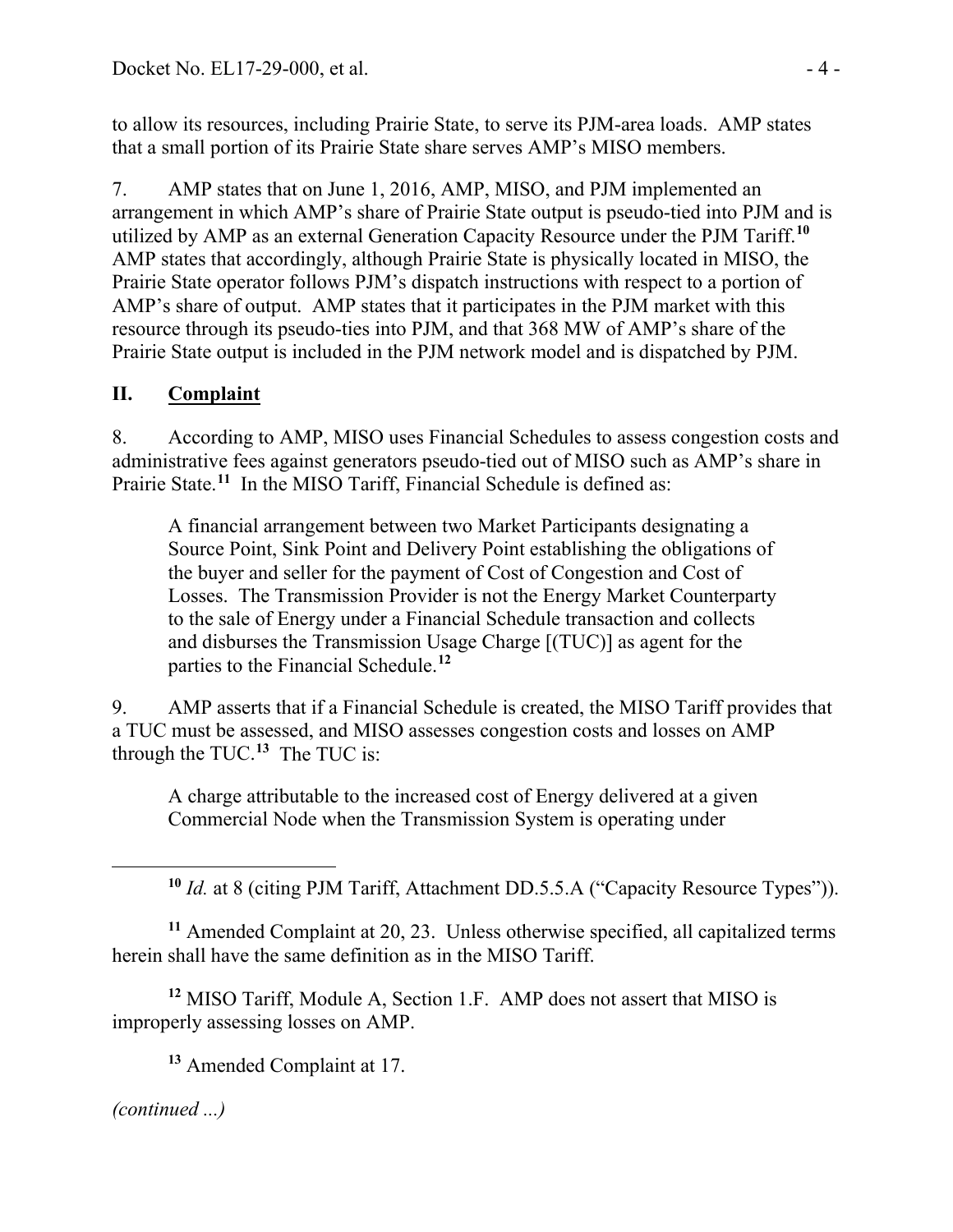constrained conditions or due to losses on the system. The TUC is the per unit charge to support a Through Schedule or Financial Schedule or Generator Self-Supply and is equal to the difference in the [Locational Marginal Price (LMP)] at the sink and the LMP at source (in dollars per/MWh), which includes the Cost of Congestion and the Cost of Losses.**[14](#page-4-0)**

10. AMP argues that in using Financial Schedules to assess congestion costs against resources pseudo-tied out of MISO, MISO has acted contrary to the MISO Tariff.**[15](#page-4-1)** AMP asserts that multiple provisions of the MISO Tariff state that Financial Schedules are contracts between two separate Market Participants, and that MISO is not a counterparty to the transaction.**[16](#page-4-2)**

11. AMP states that under the Financial Schedules established by MISO for AMP, the Asset Owner is both the buyer and the seller, and is responsible for the TUC, which includes congestion costs, associated with the Financial Schedule. **[17](#page-4-3)** AMP asserts that MISO did not seek approval for any waiver from or modification to the MISO Tariff before implementing this procedure; rather, MISO simply revised its Business Practices Manuals (BPMs) to reflect the decision to use Financial Schedules to record transmission transactions for generators pseudo-tied out of MISO, despite the non-existence of a bilateral transaction that is a prerequisite for the use of a Financial Schedule.

12. In addition, AMP argues that MISO's assessment of congestion costs on generation pseudo-tied from MISO to PJM is unjust, unreasonable, and unduly discriminatory because it results in such pseudo-tied resources being charged twice for congestion costs and administrative fees along the same path and charged for real-time

**<sup>14</sup>** MISO Tariff, Module A, Section 1.T.

**<sup>15</sup>** Amended Complaint at 6, 25.

<span id="page-4-2"></span><span id="page-4-1"></span>**<sup>16</sup>** *Id.* at 16-17 & n.63 (quoting MISO Tariff, Module A, Section 6A ("The Transmission Provider collects and disburses the [TUC] as agent *for the parties* to the Financial Schedule and is not the Energy Market Counterparty to the transaction." (emphasis in Amended Complaint)); MISO Tariff, Module A, Section 7.8 ("If the nonpayment is a failure *of a party* to a Financial Schedule to pay the Financial Schedule related charge owed by it, the Transmission Provider shall reduce the payment *to the other party* to the Financial Schedule . . . ." (emphasis in Amended Complaint)); MISO Tariff, Module C, Section 39.1.3 ("The Financial Schedule shall include . . . [i]dentification of the *Market Participants* included in the Financial Schedule." (emphasis in Amended Complaint))).

**<sup>17</sup>** *Id.* at 19 (citing, *inter alia*, BPM-005, Market Settlements, Section 2.7.3).

<span id="page-4-3"></span>*(continued ...)*

<span id="page-4-0"></span>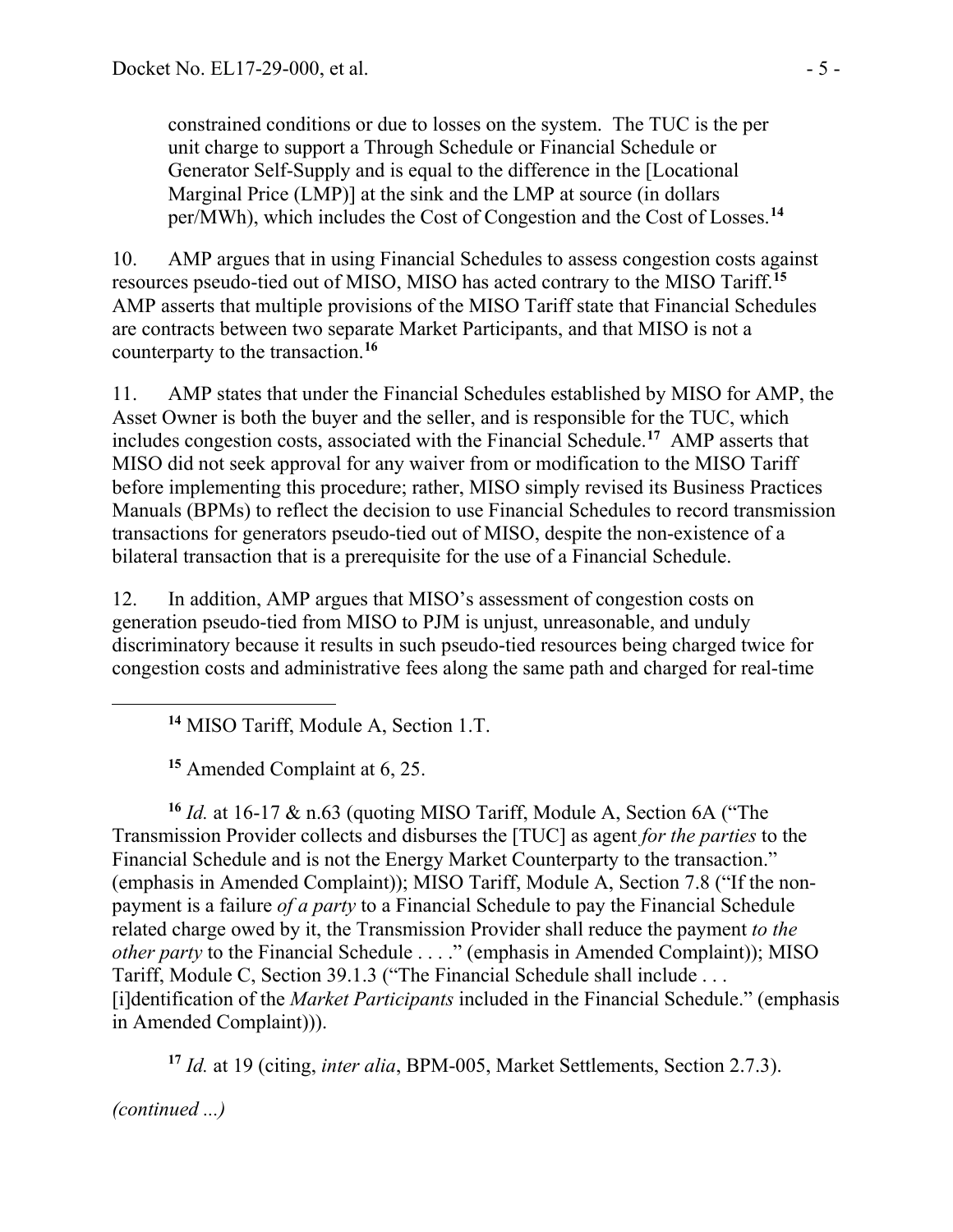congestion costs that would not be assessed if the generation was physically located within PJM. **[18](#page-5-0)** AMP explains that when market-to-market constraints bind simultaneously in both MISO and PJM, generators such as AMP's share in Prairie State that are pseudo-tied can be charged both by PJM, where the congestion costs are incorporated into the LMP, and by MISO, where the costs are assessed through a Financial Schedule settlement.<sup>[19](#page-5-1)</sup> AMP also asserts that it appears that duplicative nonmarket-to-market congestion costs may be included in MISO and PJM's congestion charges as well.**[20](#page-5-2)** Further, AMP argues that MISO's decision to use Financial Schedules to conduct transmission transactions involving generation pseudo-tied from MISO to PJM results in duplicative administrative service fees by both MISO and PJM for the same megawatt-hours of energy produced.

13. AMP states that it has raised its concerns regarding the duplicative charges with representatives of both RTOs, and has communicated with MISO representatives via email and telephone conferences in an effort to determine the amounts of energy that have been subject to the double-charge and the impact this has had on AMP. **[21](#page-5-3)** AMP explains that MISO stated that it is not possible for entities to calculate their duplicative congestion costs from publicly available data. AMP also asserts that there is also insufficient information on the bills from either RTO for AMP to precisely calculate the portion of congestion charges that are duplicative. However, AMP states that MISO has provided estimates that are instructive. AMP states that for June 2016, the first month AMP's Prairie State pseudo-tie was in effect, MISO indicated that roughly 30 percent of certain congestion charges imposed on pseudo-tied generators duplicate congestion charges that PJM also imposes.**[22](#page-5-4)** AMP states that MISO estimated that the overlapping congestion charges resulted in a net cost to AMP of \$66,000, or 31.6 percent of the total MISO congestion charges.**[23](#page-5-5)** AMP asserts that if this same overlapping congestion percentage is applied to the period from June through November, 2016, MISO would be

**<sup>18</sup>** *Id.* at 30.

<span id="page-5-2"></span><span id="page-5-1"></span><span id="page-5-0"></span> $\overline{a}$ 

**<sup>19</sup>** *Id.* at 4-5 (citing *id.*, Ex. B at 11), 31.

**<sup>20</sup>** *Id.* at 16.

- <span id="page-5-3"></span>**<sup>21</sup>** *Id.* at 20; *see also id.*, Ex. A, ¶ 13.
- <span id="page-5-4"></span>**<sup>22</sup>** *Id.* at 21 (citing *id.*, Ex. M at 17).
- <span id="page-5-5"></span>**<sup>23</sup>** *Id.* (citing *id.*, Ex. A, ¶ 14).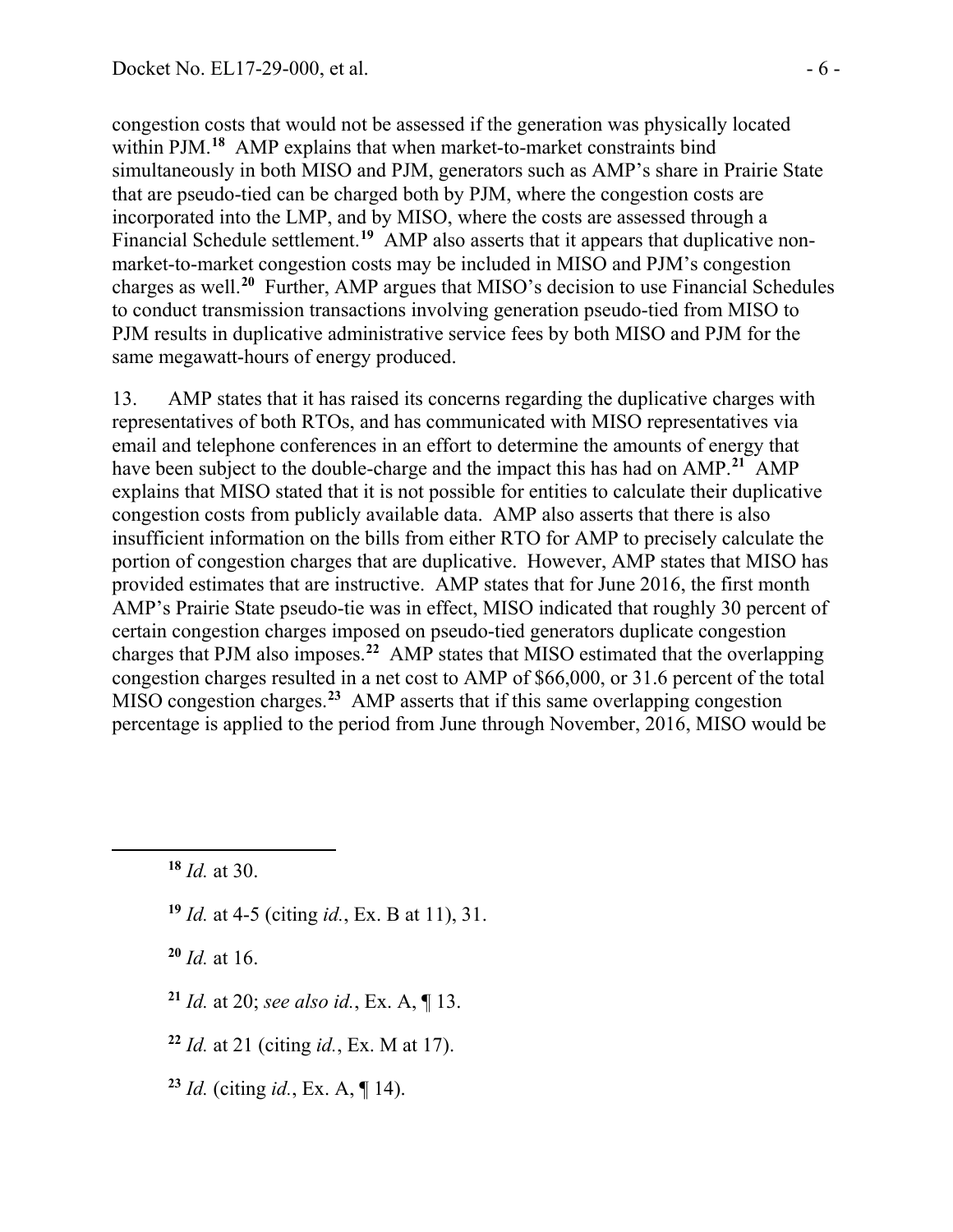shown to have assessed AMP \$649,236.97 in duplicative congestion charges over that six month period.**[24](#page-6-0)**

14. AMP argues that MISO's assessment of real-time congestion costs against generation pseudo-tied from MISO to PJM is also unjust and unreasonable because these charges are not able to be hedged and are inconsistent with market fundamentals.**[25](#page-6-1)** AMP argues that Financial Transmission Rights (FTRs) are not an effective hedging tool because FTRs settle based on the day-ahead LMP prices at the source and the sink, while MISO assesses congestion to the pseudo-tie transactions based on real-time LMPs. **[26](#page-6-2)** AMP asserts that purchasing an FTR would only create additional risk for AMP in the form of day-ahead versus real-time price risk and basis risk between the MISO and PJM nodal LMPs for Prairie State. AMP asserts that because such congestion costs are assessed outside the market in which the pseudo-tied resource participates, they are not included in any price signal and cannot be meaningfully factored into offers or recovered through any of PJM's make-whole provisions.

15. AMP requests that the Commission require MISO to cease assessing congestion and administrative charges against AMP and to cease creating or using Financial Schedules in a manner inconsistent with the MISO Tariff. AMP also requests that the Commission establish a refund effective date as of June 1, 2016, the first date MISO began charging AMP congestion and administrative charges after it established a pseudotie to PJM. In the alternative, AMP requests a refund effective date as of the date of its Complaint. AMP alleges that MISO has used Financial Schedules to assess AMP \$2,054,547.38 in congestion costs and \$354,578.78 in administrative charges from June 1, 2016 through November 30, 2016. **[27](#page-6-3)**

16. AMP requests summary disposition of the Complaint.**[28](#page-6-4)** AMP asserts that the Commission is able to provide the relief requested in this proceeding based on the Complaint and supporting documentation and that no evidentiary hearing is required.

**<sup>25</sup>** *Id.* at 31.

**<sup>26</sup>** *Id.* at 33 (citing *id.*, Ex. A, ¶ 16).

**<sup>27</sup>** *Id.* at 19-20 (citing *id.*, Ex. K; Ex. A, ¶ 10).

**<sup>28</sup>** *Id.* at 35.

<span id="page-6-4"></span><span id="page-6-3"></span>*(continued ...)*

<span id="page-6-2"></span><span id="page-6-1"></span><span id="page-6-0"></span>**<sup>24</sup>** \$649,236.97 is 31.6 percent of \$2,054,547.38, which is the total congestion charges MISO has assessed AMP during this period. *Id.*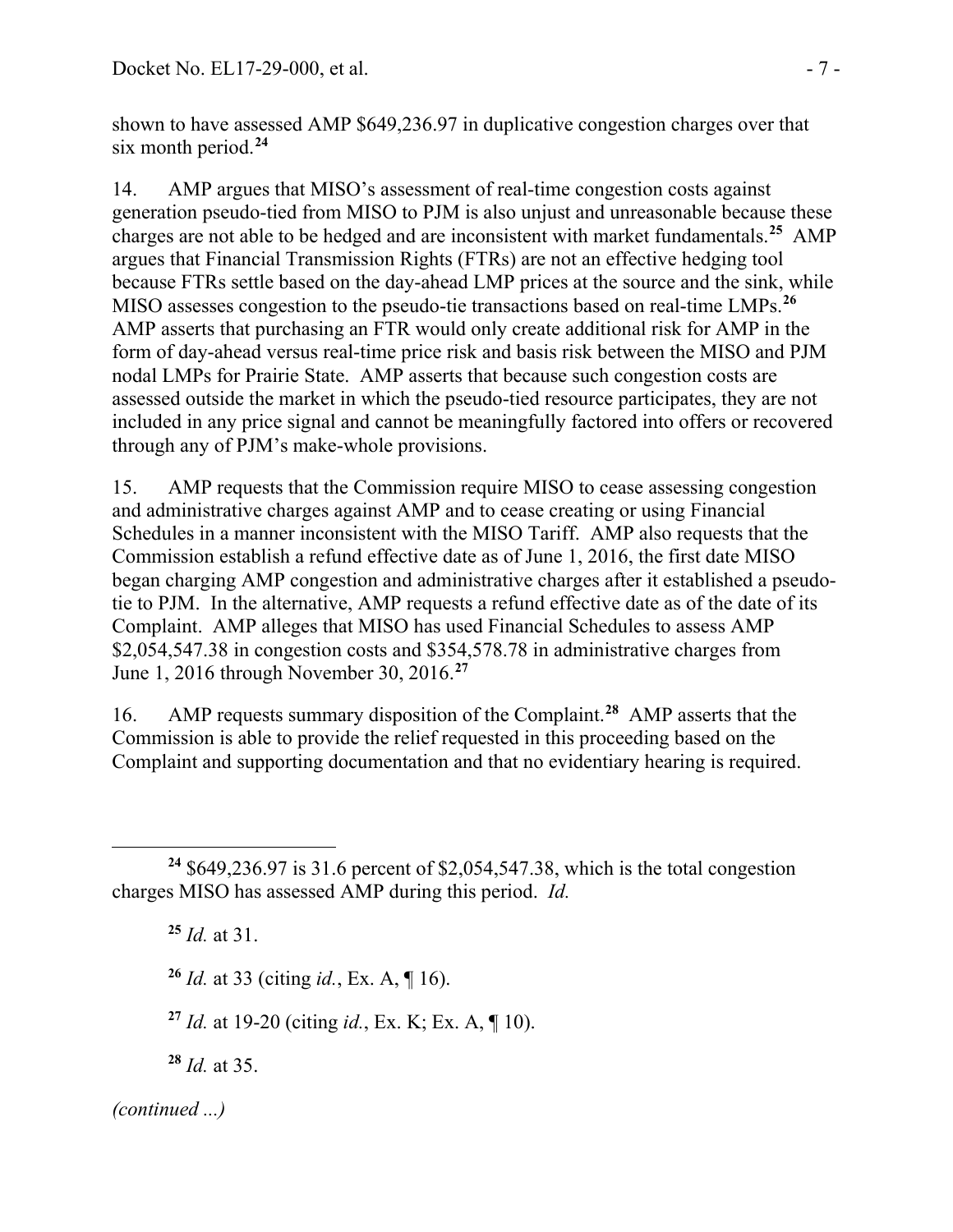AMP notes that the Commission has an established practice to seek to resolve proceedings without hearings when there are no genuine issues of material fact involved.

17. AMP states that Tilton filed a similar complaint against MISO in Docket No. EL16-108-000 on August 25, 2016.**[29](#page-7-0)** AMP asserts that the instant complaint involves substantially similar issues of fact and law as raised in the Tilton Complaint. AMP notes that both complaints address the congestion charges assessed by MISO against pseudo-tied generators and involve the same category of transactions. AMP requests that the Commission consolidate the instant complaint proceeding with the related complaint filed in Docket No. EL16-108-000 so that the numerous common issues may be efficiently addressed in a single proceeding.

## **III. Notice of Filing and Responsive Pleadings**

18. Notice of AMP's Complaint was published in the *Federal Register*, 82 Fed. Reg. 2351 (2017), with interventions and protests due on or before January 18, 2017. On January 18, 2017, MISO filed a motion for a 7-day extension of time to extend the comment period to January 25, 2017. On January 24, 2017, the Commission granted this motion.

19. The Council of the City of New Orleans, Louisiana, and the Organization of MISO States filed notices of intervention. Arkansas Electric Cooperative Corporation; Direct Energy Business Marketing, LLC (Direct Energy); Duke Energy Corporation; Entergy Services, Inc. (Entergy);**[30](#page-7-1)** Exelon Corporation (Exelon); Illinois Municipal Electric Agency; MISO Transmission Owners;**[31](#page-7-2)** Monitoring Analytics, LLC, the

**<sup>29</sup>** *Id.* at 2, 35-36.

<span id="page-7-0"></span> $\overline{a}$ 

<span id="page-7-1"></span>**<sup>30</sup>** Entergy is intervening on behalf of: Entergy Arkansas, Inc.; Entergy Louisiana, LLC; Entergy Mississippi, Inc.; Entergy New Orleans, Inc.; and Entergy Texas, Inc.

<span id="page-7-2"></span>**<sup>31</sup>** The MISO Transmission Owners for this proceeding consist of: Ameren Services Company, as agent for Union Electric Company d/b/a Ameren Missouri, Ameren Illinois Company d/b/a Ameren Illinois and Ameren Transmission Company of Illinois; American Transmission Company LLC; Big Rivers Electric Corporation; Central Minnesota Municipal Power Agency; City Water, Light & Power (Springfield, IL); Cleco Power LLC; Cooperative Energy; Dairyland Power Cooperative; Duke Energy Business Services, LLC for Duke Energy Indiana, LLC; East Texas Electric Cooperative; Entergy Arkansas, Inc.; Entergy Louisiana, LLC; Entergy Mississippi, Inc.; Entergy New Orleans, Inc.; Entergy Texas, Inc.; Great River Energy; Hoosier Energy Rural Electric Cooperative, Inc.; Indiana Municipal Power Agency; Indianapolis Power & Light Company; International Transmission Company d/b/a ITCTransmission; ITC Midwest LLC; Michigan Electric Transmission Company, LLC; MidAmerican Energy Company; *(continued ...)*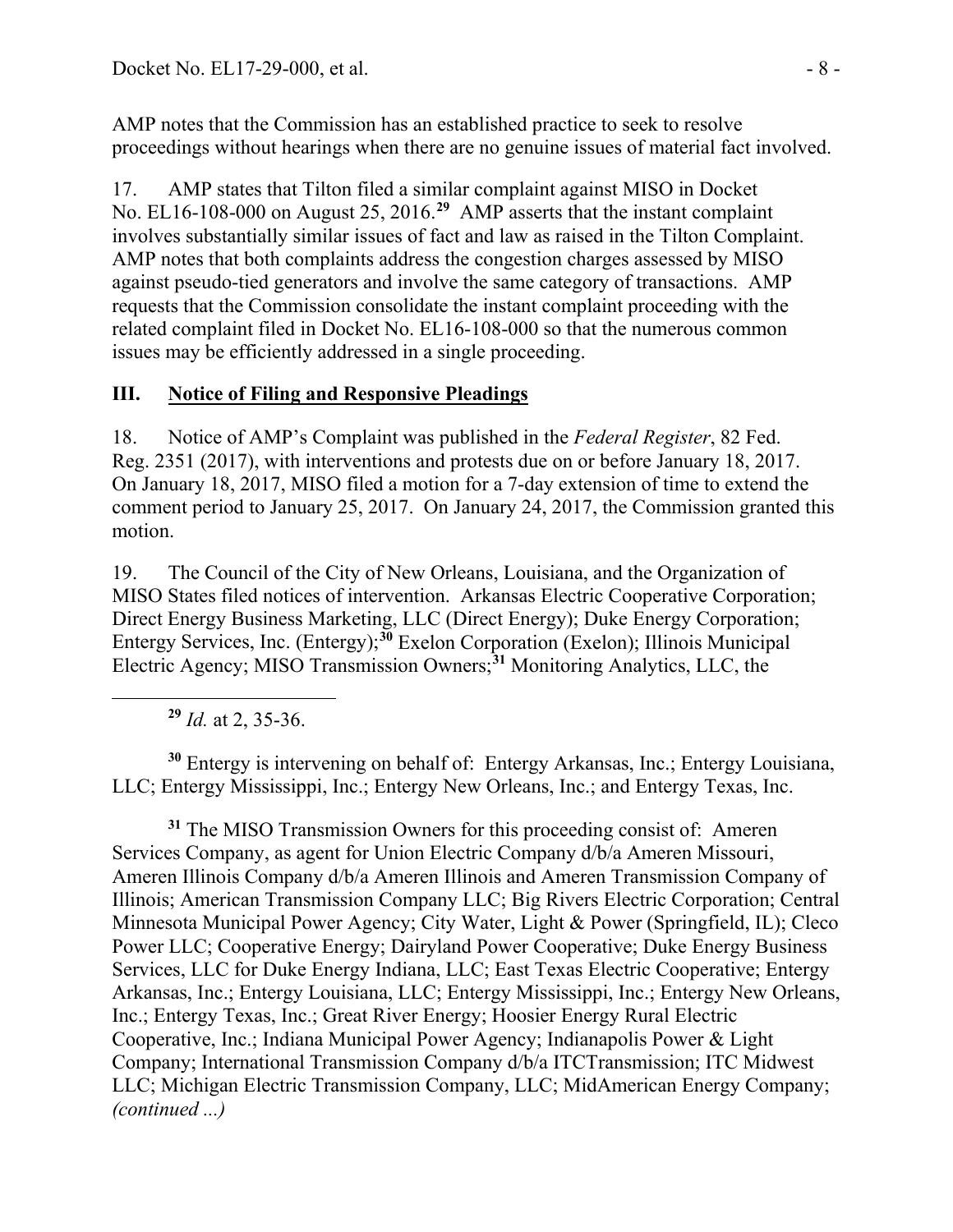Independent Market Monitor for PJM (PJM Market Monitor); North Carolina Electric Membership Corporation; NRG Power Marketing LLC and GenOn Energy Management; PJM; Tilton; and Wabash Valley Power Association, Inc. filed timely motions to intervene. Electric Power Supply Association and Enel Green Power North America, Inc. filed motions to intervene out-of-time.

20. On January 18, 2017, Entergy filed a protest. On January 25, 2017, MISO filed an answer. On February 2, 2017, AMP filed a motion for leave to answer and an answer to the Entergy protest. On February 9, 2017, AMP filed a motion for leave to answer and an answer to the MISO Answer.

21. On January 25, 2017, concurrent with MISO's answer, the RTOs filed a joint motion to hold in abeyance the instant proceeding as well as the complaint proceedings in Docket Nos. EL16-108-000, EL17-31-000, and EL17-37-000 in order to develop a methodology to resolve the congestion overlap issue related to pseudo-ties. Answers opposing the abeyance motion were filed by AMP on January 27, 2017, by Northern Illinois Municipal Power Agency (NIMPA) on January 31, 2017,**[32](#page-8-0)** and by Tilton on February 1, 2017. On February 8, 2017, Exelon and Direct Energy jointly filed a motion to consolidate Docket Nos. EL16-108-000, EL17-29-000, EL17-31-000, and EL17-37- 000 and comments supporting the abeyance motion. On February 9, 2017, the MISO Transmission Owners filed an answer to the abeyance motion stating that they did not oppose it. On February 23, 2017, AMP filed (1) an answer to Exelon and Direct Energy's joint motion to consolidate and comments and (2) a motion for leave to answer and answer to the MISO Transmission Owners' answer and the PJM Market Monitor's February 9, 2017 answer. **[33](#page-8-1)**

<span id="page-8-0"></span>**<sup>32</sup>** NIMPA also requested that the Commission consolidate the proceedings in Docket Nos. EL16-108-000, EL17-29-000, EL17-31-000, and EL17-37-000.

<span id="page-8-1"></span>**<sup>33</sup>** The PJM Market Monitor's February 9, 2017 answer was filed in Docket Nos. EL17-31-000 and EL17-37-000, but not in the instant docket.

 $\overline{a}$ Minnesota Power (and its subsidiary Superior Water, L&P); Missouri River Energy Services; Montana-Dakota Utilities Co.; Northern Indiana Public Service Company; Northern States Power Company, a Minnesota corporation, and Northern States Power Company, a Wisconsin corporation, subsidiaries of Xcel Energy Inc.; Northwestern Wisconsin Electric Company; Otter Tail Power Company; Prairie Power Inc.; Southern Illinois Power Cooperative; Southern Indiana Gas & Electric Company (d/b/a Vectren Energy Delivery of Indiana); Southern Minnesota Municipal Power Agency; Wabash Valley Power Association, Inc.; and Wolverine Power Supply Cooperative, Inc.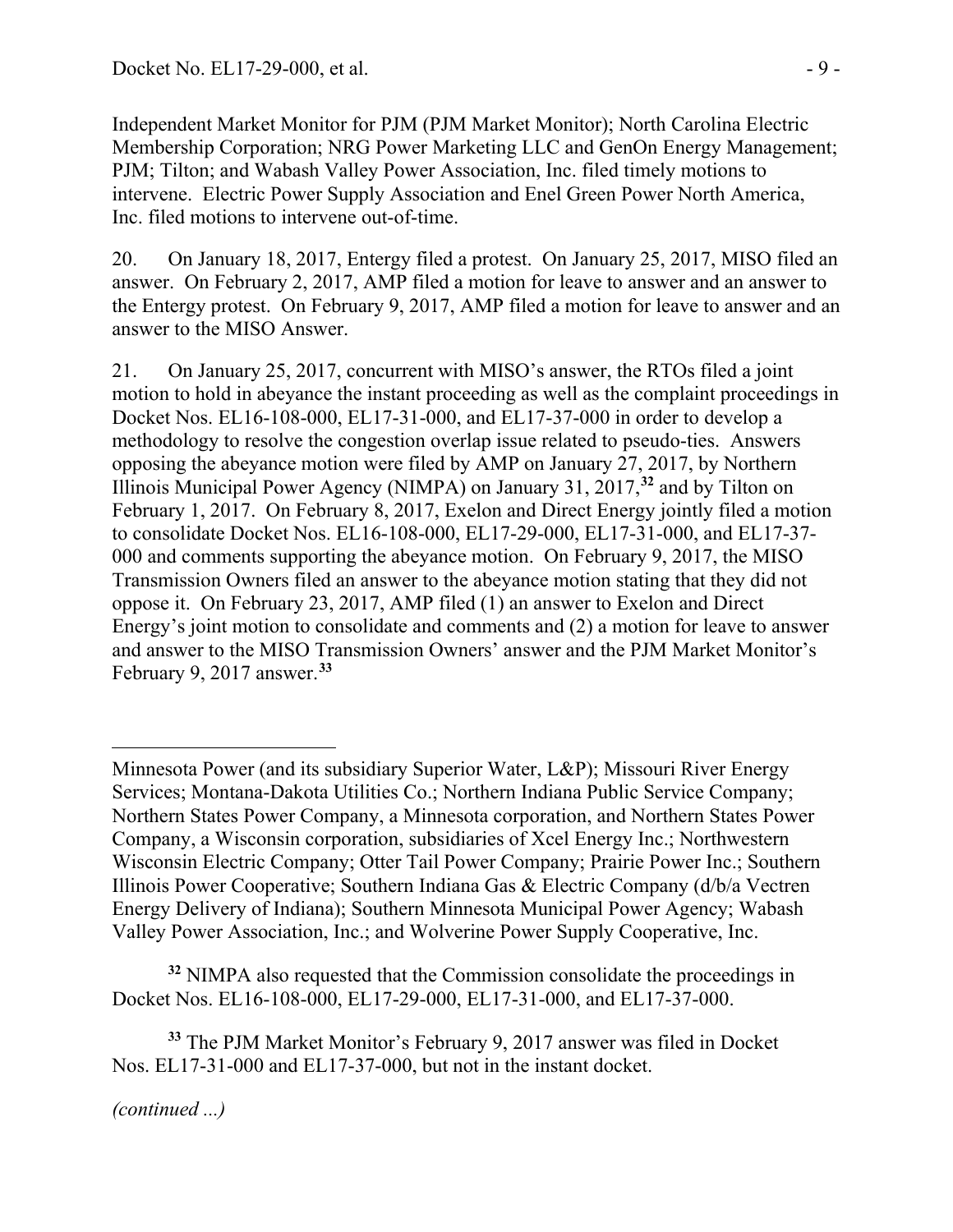22. On March 27, 2017, the RTOs filed a joint informational status update in Docket Nos. EL16-108-000, EL17-29-000, EL17-31-000, and EL17-37-000 detailing the progress that had been made during discussions between both RTOs. AMP and NIMPA filed responses to this status update.**[34](#page-9-0)**

23. On May 26, 2017, the RTOs filed a second joint status update in Docket Nos. EL16-108-000, EL17-29-000, EL17-31-000, EL17-37-000, and EL17-54-000. AMP filed comments to this status update. On July 25, 2017, the RTOs filed a third joint status update. AMP filed a response to the RTOs' abeyance motion and third status update. On September 25, 2017, the RTOs filed a fourth joint status update. Tilton filed an answer to this status update. On November 22, 2017, the RTOs filed a fifth joint status update. AMP filed comments to this status update. On January 23, 2018, the RTOs filed a sixth joint status update. AMP filed comments to this status update. On April 6, 2018, the RTOs filed a seventh joint status update. NIMPA filed comments to this status update. **[35](#page-9-1)**

24. On June 1, 2018, Tilton, AMP, NIMPA, and Dynegy Marketing and Trade, LLC and Illinois Power Marketing Company**[36](#page-9-2)** (collectively, Complainants) filed a joint request for Commission action to the status update, requesting, *inter alia*, that the complaint proceedings in Docket Nos. EL16-108-000, EL17-29-000, EL17-31-000, EL17-37-000, and EL17-54-000 be consolidated. On June 13, 2018, MISO filed a motion for leave to answer and answer to the Complainants' joint request. On June 28, 2018, Complainants filed a joint motion for leave to answer and answer to MISO's answer.

## **A. MISO Answer**

25. MISO argues that the Commission should deny the AMP Complaint. MISO asserts that its charges assessed to AMP in connection with AMP's pseudo-tie deliveries

<span id="page-9-2"></span>**<sup>36</sup>** Herein, Dynegy Marketing and Trade, LLC and Illinois Power Marketing Company are collectively referred to as the Dynegy Companies.

<span id="page-9-0"></span>**<sup>34</sup>** In NIMPA's response, NIMPA again requested that the Commission consolidate the proceedings in Docket Nos. EL16-108-000, EL17-29-000, EL17-31-000, and EL17-37-000.

<span id="page-9-1"></span>**<sup>35</sup>** In NIMPA's comments, NIMPA reiterated its request to consolidate the proceedings in Docket Nos. EL16-108-000, EL17-29-000, EL17-31-000, and EL17-37- 000.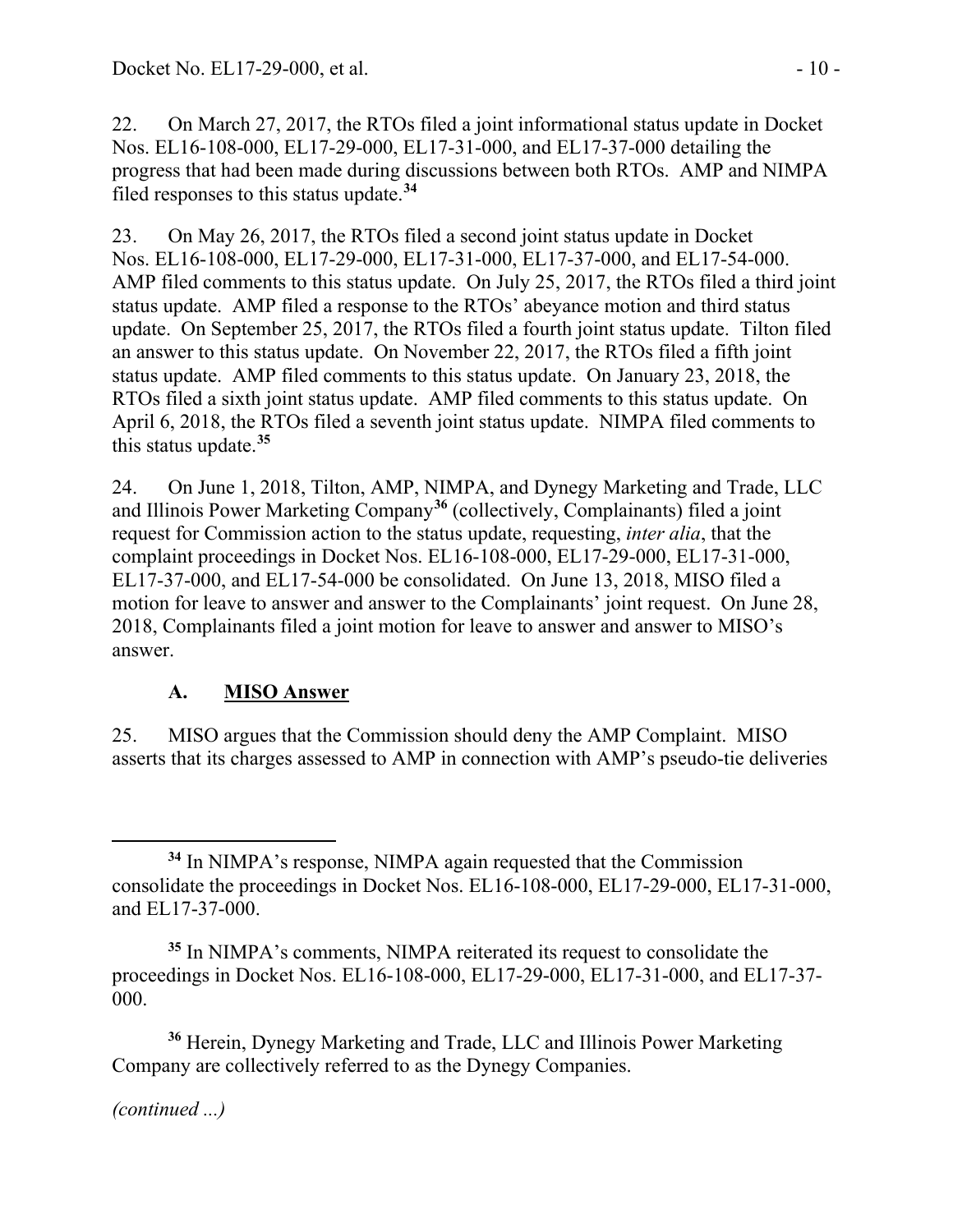are consistent with the MISO Tariff. **[37](#page-10-0)** MISO also asserts that the Complaint presents no basis for holding unjust and unreasonable any MISO practice or MISO Tariff provision.

26. MISO disagrees with AMP's assertion that MISO's use of Financial Schedules to account for the congestion costs associated with AMP's pseudo-tie transactions is improper due to the lack of two different Market Participants acting as the seller and the buyer.**[38](#page-10-1)** MISO argues that AMP's interpretation ignores that congestion and administrative charges are assessed not because MISO settles them by using Financial Schedules, but because the MISO Tariff independently requires Transmission Customers and Market Participants to compensate MISO for all system usage and costs associated with their transmission service transactions. MISO explains that when AMP sends its portion of Prairie State's output to PJM, the transaction causes congestion and losses on the MISO system and imposes certain other costs on MISO's Market Participants.**[39](#page-10-2)** MISO asserts that the MISO Tariff requires AMP to pay for these costs irrespective of whether a Financial Schedule or some other cost assessment mechanism is used to bill AMP for its pseudo-tie transactions.

27. MISO asserts that because AMP utilizes firm point-to-point transmission service under the MISO Tariff from Prairie State to the MISO-PJM border, AMP is required to pay all other charges associated with its transmission service.**[40](#page-10-3)** MISO notes that Schedule 7 of the MISO Tariff (Long-Term Firm and Short-Term Firm Point-To-Point Transmission Service) is clear that the Reserved Capacity charges under that Schedule, which compensate MISO's Transmission Owners, are "in addition to other applicable charges specified in the [MISO] Tariff." MISO also notes that Section 15.7 of the MISO Tariff further provides that "System Losses are associated with all Transmission Service" and requires MISO to "assess all Market Participants the Marginal Losses Component of Ex Post LMP," as set forth in certain specified provisions applicable to Day-Ahead and Real-Time markets. MISO notes that its Credit Policy recognizes that "all Transmission Service transactions are subject to congestion costs and marginal losses."**[41](#page-10-4)** MISO states that requirements to pay congestion and losses are further emphasized in provisions

- <span id="page-10-0"></span>**<sup>37</sup>** *E.g.,* MISO Answer at 2.
- <span id="page-10-1"></span>**<sup>38</sup>** *Id.* at 4, 16.
- <span id="page-10-2"></span>**<sup>39</sup>** *Id.* at 3, 11-12.
- **<sup>40</sup>** *Id.* at 14.
- **<sup>41</sup>** *Id.* (quoting MISO Tariff, Att. L).

<span id="page-10-4"></span><span id="page-10-3"></span>*(continued ...)*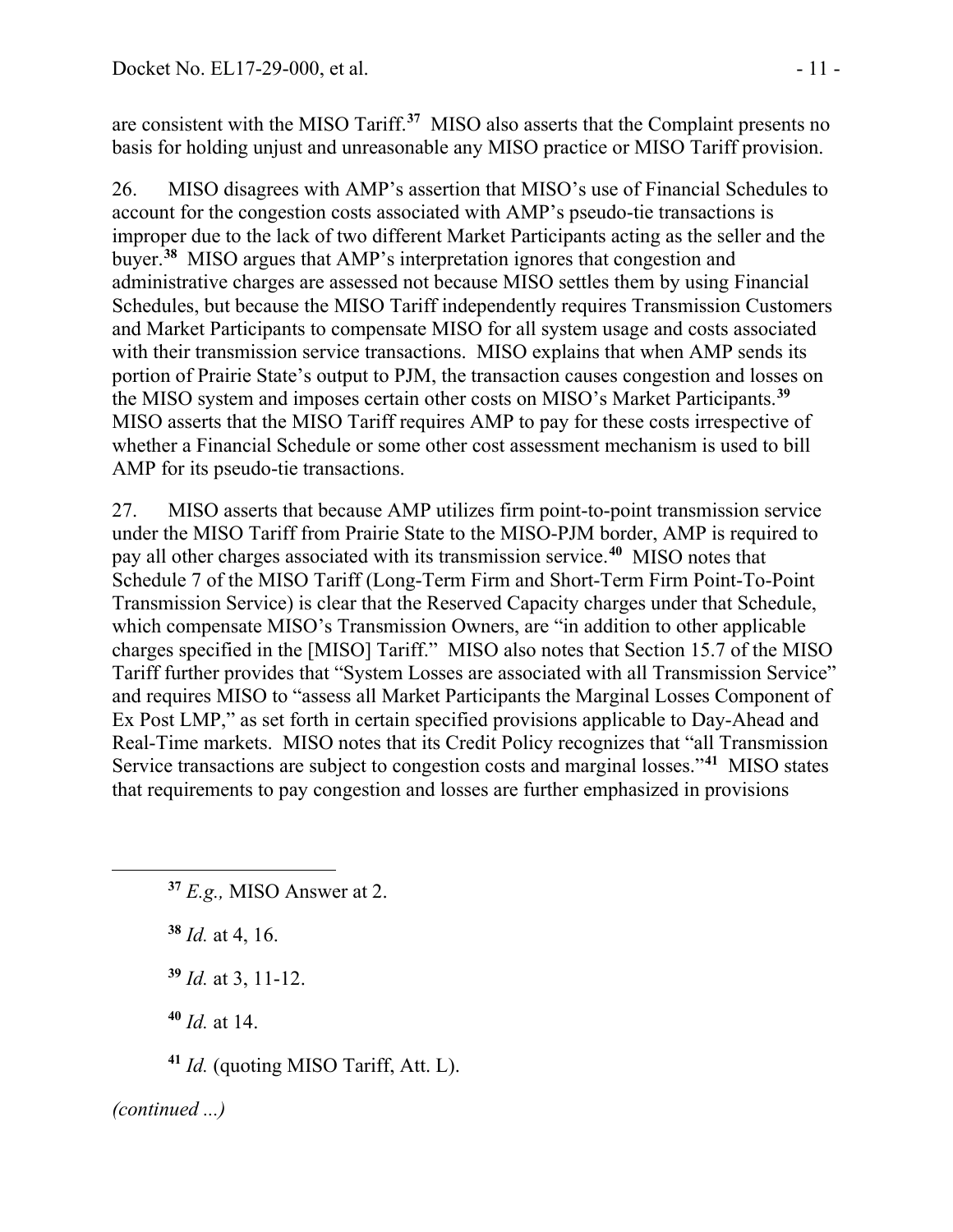applicable to Module B Transmission Service, such as Section 22.2 (Additional Charge to Prevent Abuse) and Section 23.2 (Limitations on Assignment or Transfer of Service).**[42](#page-11-0)**

28. MISO explains that under the MISO Tariff, the TUC supports Interchange Schedules (i.e., Export, Import or Through Schedules), Financial Schedules, and Generator Self-supply Schedules.**[43](#page-11-1)** MISO asserts that while pseudo-tie transactions are functionally identical to exports or through schedules, they better lend themselves to the administrative mechanisms utilized for Financial Schedules. MISO states that pseudo-tie administration presents certain unique modeling, meter data reporting and settlement burdens and challenges. MISO explains that by utilizing modified capabilities established to administer Financial Schedules, MISO resolved these challenges in order to ensure that AMP's and other pseudo-tied Market Participants' commercial choices are properly supported. MISO asserts that it was appropriate to clarify, in the BPM, the use of Financial Schedules procedures and capabilities for the purposes of settling MISO Tariff-required congestion and losses charges associated with pseudo-tied units. MISO notes that Section 2.7.3 of MISO's Market Settlements BPM clarifies that Financial Schedules procedures and capabilities can be used for the purposes of settling MISO Tariff-required congestion and loss charges associated with pseudo-tied units,**[44](#page-11-2)** and that Section 2.7.3, as well as the other Market Settlements BPM provisions applicable to pseudo-ties, have been applied since MISO launched its energy markets in 2005.

29. MISO disagrees with AMP that this BPM practice departs from the MISO Tariff.**[45](#page-11-3)** MISO asserts that the MISO Tariff requires AMP to pay for the Cost of Congestion and the Cost of Losses associated with its pseudo-tie transaction and that there is no modification to any of the formulas established by the MISO Tariff to calculate the Cost of Congestion and the Cost of Losses. MISO asserts that, instead, use of the existing Financial Schedule settlement infrastructure implements these requirements in a cost-

<span id="page-11-1"></span>**<sup>43</sup>** *Id.* at 15.

<span id="page-11-3"></span>**<sup>45</sup>** *Id.* at 19.

<span id="page-11-0"></span> $\overline{a}$ **<sup>42</sup>** *Id.* & n.54 (quoting MISO Tariff, Module B, Section 22.2 ("In addition, the Market Participant shall pay for marginal Losses and any congestion relief costs based on the actual transmission path for which service is scheduled according to provisions in Module C."); MISO Tariff, Module B, Section 23.2 ("In addition, the Market Participant shall be financially responsible for any Energy, Marginal Congestion Charge, and Marginal Losses associated with related Market Participant's transactions . . .")).

<span id="page-11-2"></span>**<sup>44</sup>** *Id.* at 18-19 (citing BPM-005, Market Settlements, Section 2.7.3).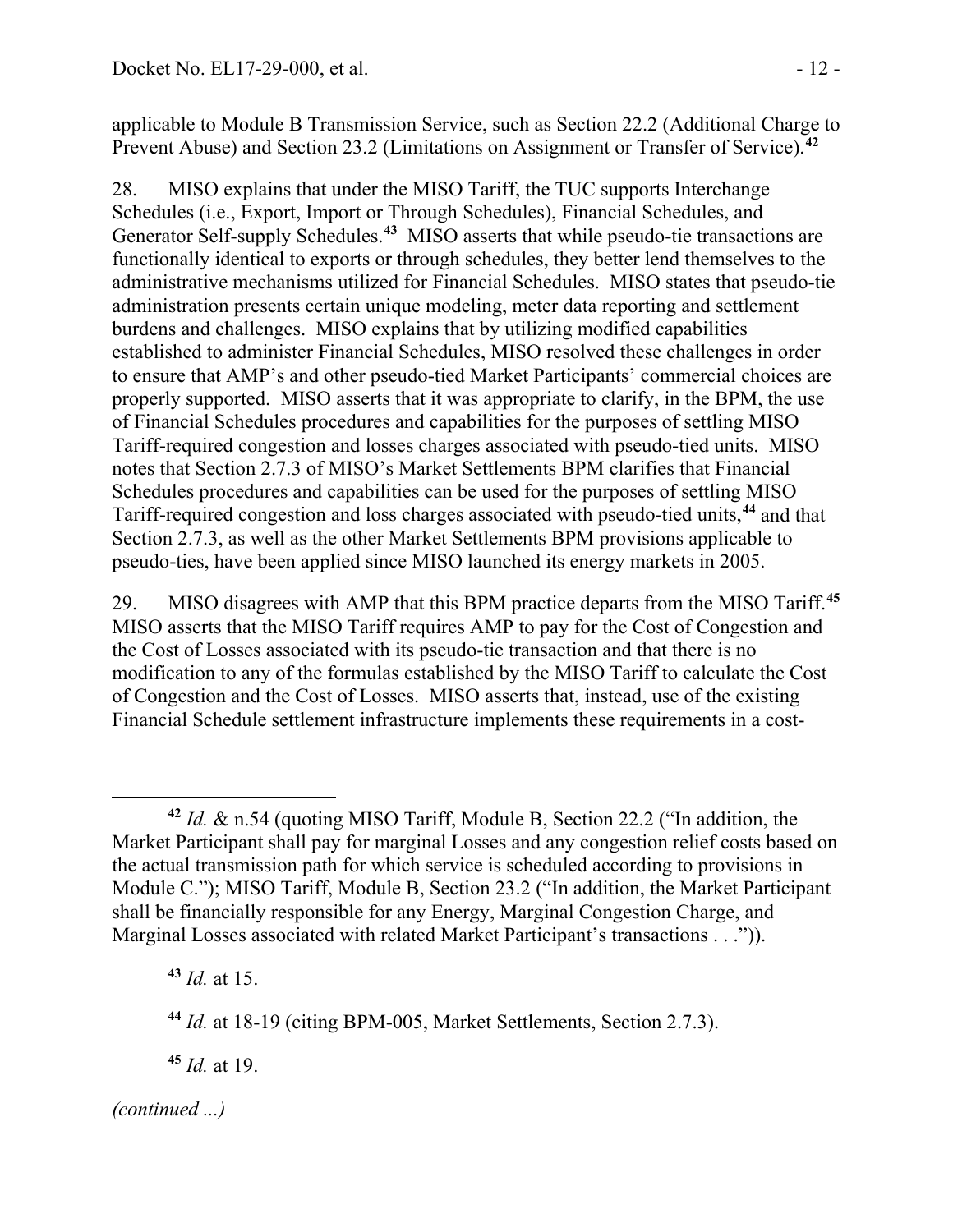efficient way for MISO and its Market Participants, including pseudo-tie Transmission Customers.

30. In addition, MISO states that AMP's pseudo-tie arrangement imposes certain recognized administrative costs on MISO, which are captured under various schedules in the MISO Tariff.**[46](#page-12-0)** MISO states that its invoices to AMP include the following charges to recover MISO's administrative costs: (1) Schedule 10 charges (ISO Cost Recovery Adder); (2) Schedule 17 (Energy Market Support Administrative Service Cost Adder); and (3) Schedule 24 (Local Balancing Authority Adder). MISO explains that these charges are applied to AMP due to its procurement of transmission service in MISO (Schedule 10), participation in transactions using the MISO Transmission System (Schedule 17), and imposing costs on its Local Balancing Authority by engaging in such Transactions (Schedule 24).**[47](#page-12-1)** MISO asserts that the MISO Tariff grants no exception to pseudo-ties from any of these charges, which have been a long-standing feature of MISO's Commission-approved rate design. Further, with respect to Schedule 10 charges, MISO asserts that the fact that PJM may assess similar charges under the PJM Tariff is immaterial and simply reflects the undisputed reality that AMP is engaged in transactions that require transmission service from both RTOs.

31. MISO argues that exempting AMP from the assessed charges would be inconsistent with cost causation principles. **[48](#page-12-2)** MISO asserts that granting the AMP Complaint would result in impermissible cost shifts, requiring MISO's Market Participants to subsidize the benefits AMP obtains from its pseudo-tie arrangement with PJM, and AMP essentially would become a free rider. MISO explains that exempting AMP from MISO congestion charges would shift the congestion costs caused by AMP's transactions to other Transmission Customers and Market Participants in the form of FTR Shortfalls or Real-time Congestion Uplifts. MISO also explains, *inter alia*, that exempting AMP from the administrative charges under Schedules 10, 17 and 24 similarly would result in other Transmission Customers and Market Participants subsidizing the services and benefits that AMP receives under these Schedules.

**<sup>46</sup>** *Id.* at 14, 20.

<span id="page-12-1"></span><span id="page-12-0"></span>**<sup>47</sup>** MISO explains that although AMP's share of Prairie State's output is pseudotied to PJM's Balancing Authority Area for purposes of PJM's markets, it is still interconnected to and physically injecting energy into the Transmission System in the Ameren Illinois Local Balancing Authority as far as reliability is concerned. *Id.* at 22.

**<sup>48</sup>** *Id.*

<span id="page-12-2"></span>*(continued ...)*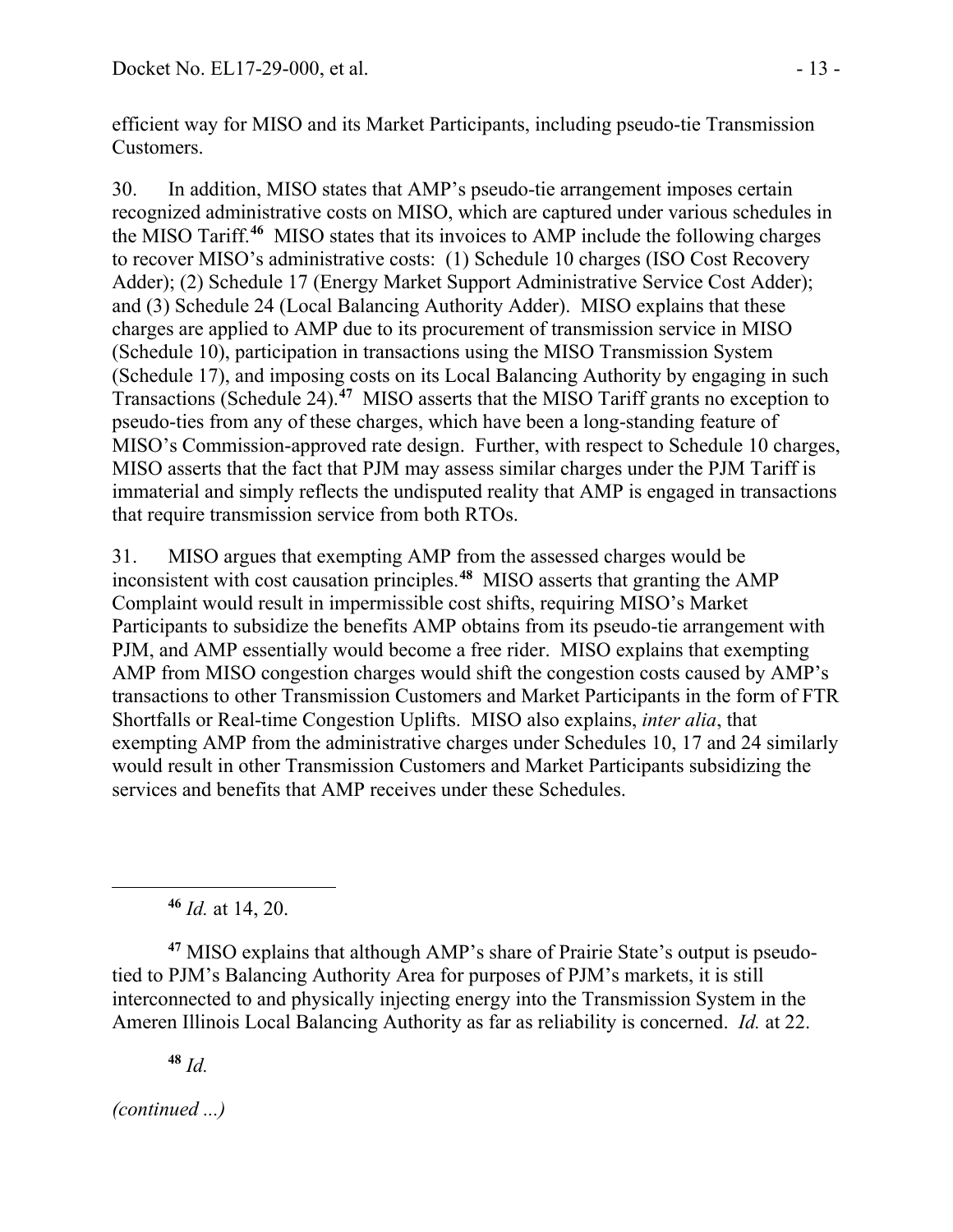32. MISO argues that AMP's claimed exemption is particularly untenable in light of the fact that MISO's Schedule 7 through-and-out rate to PJM is zero.**[49](#page-13-0)** MISO explains that its internal customers are already bearing the full cost responsibility for all existing transmission facilities that AMP is using for its PJM deliveries, and thus, waiving congestion, losses or other charges in such circumstances would effectively result in free transmission service for AMP.

33. MISO also argues that exempting AMP from the assessed charges would be unduly discriminatory and preferential.**[50](#page-13-1)** MISO states that, like exporters, AMP is required to procure transmission service from MISO to enable its pseudo-tie deliveries to PJM and pay various charges associated with its transmission service and system usage. MISO asserts that because these exporting customers are required to pay for congestion between the injection inside MISO and their External Interface, as well as losses and other associated charges, the same requirement should apply to similarly situated pseudotied resources, including AMP's share in Prairie State. MISO explains that the physical location of AMP's generation is exactly the same as prior to its pseudo-tie and the congestion on the MISO Transmission System does not change depending on whether MISO or PJM sends dispatch signals to the unit.**[51](#page-13-2)** MISO argues that under the Commission's cost causation rules, as well as the FPA undue discrimination requirements, AMP must be treated just like any other Transmission Customer exporting to PJM.

34. In addition, MISO asserts that exempting pseudo-ties from congestion, losses and other charges is inconsistent with MISO's market design.**[52](#page-13-3)** MISO asserts the availability of the firm transmission service that AMP uses for its pseudo-tie transactions is premised on MISO's ability to redispatch the system and thus accommodate the additional congestion created by export transactions. MISO contends that the customer's payment of the associated congestion costs entitles it to the available transmission capacity, as opposed to those customers who are unwilling to pay congestion, and that this has been clear since the formation of MISO's Day 2 market.

<span id="page-13-0"></span>35. Further, MISO argues that the Complaint does not meet the burden of proof under section 206 and fails to demonstrate that any MISO Tariff provision or MISO practice is

**<sup>49</sup>** *Id.* at 23; *see also id.* at 14 n.50 (citing MISO Tariff, Sched. 7, Section (3)).

<span id="page-13-1"></span>**<sup>50</sup>** *Id.* at 22.

 $51$  *Id.* at 4.

**<sup>52</sup>** *Id.* at 25.

<span id="page-13-3"></span><span id="page-13-2"></span>*(continued ...)*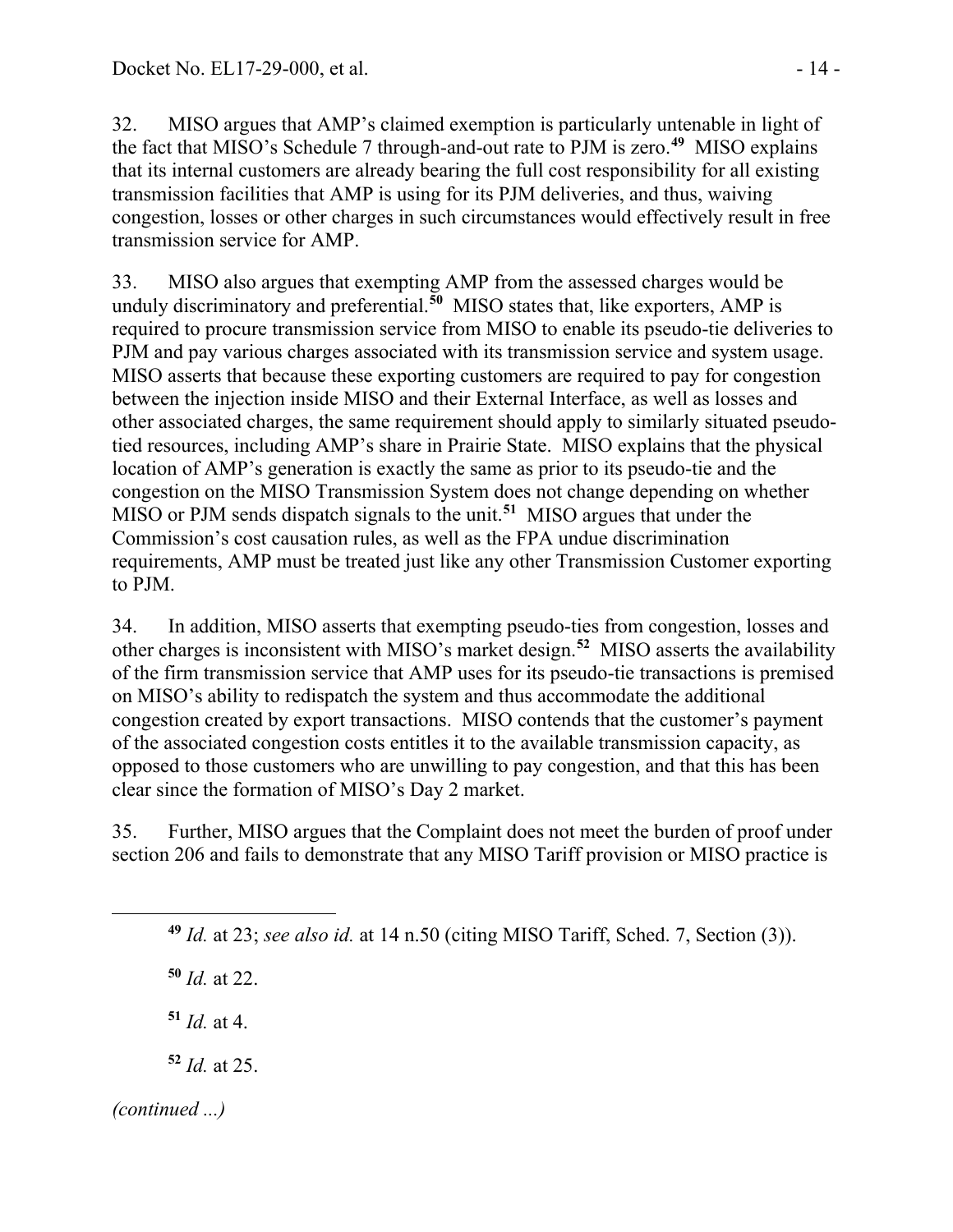unjust and unreasonable.**[53](#page-14-0)** MISO argues that the AMP Complaint fails to establish the requisite factual and legal foundation for the relief sought, as the Complaint relies on extrapolations and assessments of congestion charges under the MISO Tariff, while providing no evidence of charges and amounts assessed by PJM.

36. MISO acknowledges that the RTOs, both jointly and separately, have been discussing various issues associated with the two RTOs' treatment of pseudo-tied generation, including what has become known as "double counting" of congestion in some circumstances.**[54](#page-14-1)** However, MISO asserts that the RTOs' discussion of this issue does not suggest that MISO's practices are unjust and unreasonable. MISO explains that the congestion cost overlap does not apply to all congestion, but instead is limited to a narrow set of circumstances: only when a Reciprocally Coordinated Flowgate under the MISO-PJM Joint Operating Agreement (JOA) binds simultaneously in both the MISO and PJM markets.

37. MISO argues that, even assuming that some double counting of congestion occurred with respect to AMP's pseudo-tie transactions during the relevant period, the claimed refund is still widely overstated.**[55](#page-14-2)** MISO argues that, contrary to AMP's assertions, no such congestion cost overlap can arise with respect to non-market-tomarket congestion costs.**[56](#page-14-3)** In addition, MISO notes that the JOA market-to-market protocol deals solely with congestion and has no impact on any administrative charges required under the MISO Tariff. MISO thus argues that there can be no overlap of MISO's administrative charges under any scenario and that the market-to-market process can provide no basis for refund of those charges.

38. MISO disagrees with AMP that MISO's treatment of its pseudo-tie is not just and reasonable because it has limited ability to hedge the risk presented by MISO's charges and has no recourse to uplift payments.**[57](#page-14-4)** MISO explains that under the MISO Tariff, AMP has access to standard hedging instruments within MISO, such as FTRs, which conform to all applicable Commission requirements. MISO states that to the extent any of these instruments are less financially appealing or are too cumbersome to use in AMP's case, that is simply a reflection of the fact that AMP has chosen not to participate

<span id="page-14-4"></span><span id="page-14-3"></span><span id="page-14-2"></span><span id="page-14-1"></span><span id="page-14-0"></span> *Id.* at 4, 27. *Id.* at 4-5. *Id.* at 33. *Id.* at 5, 33-34. *Id.* at 32. *(continued ...)*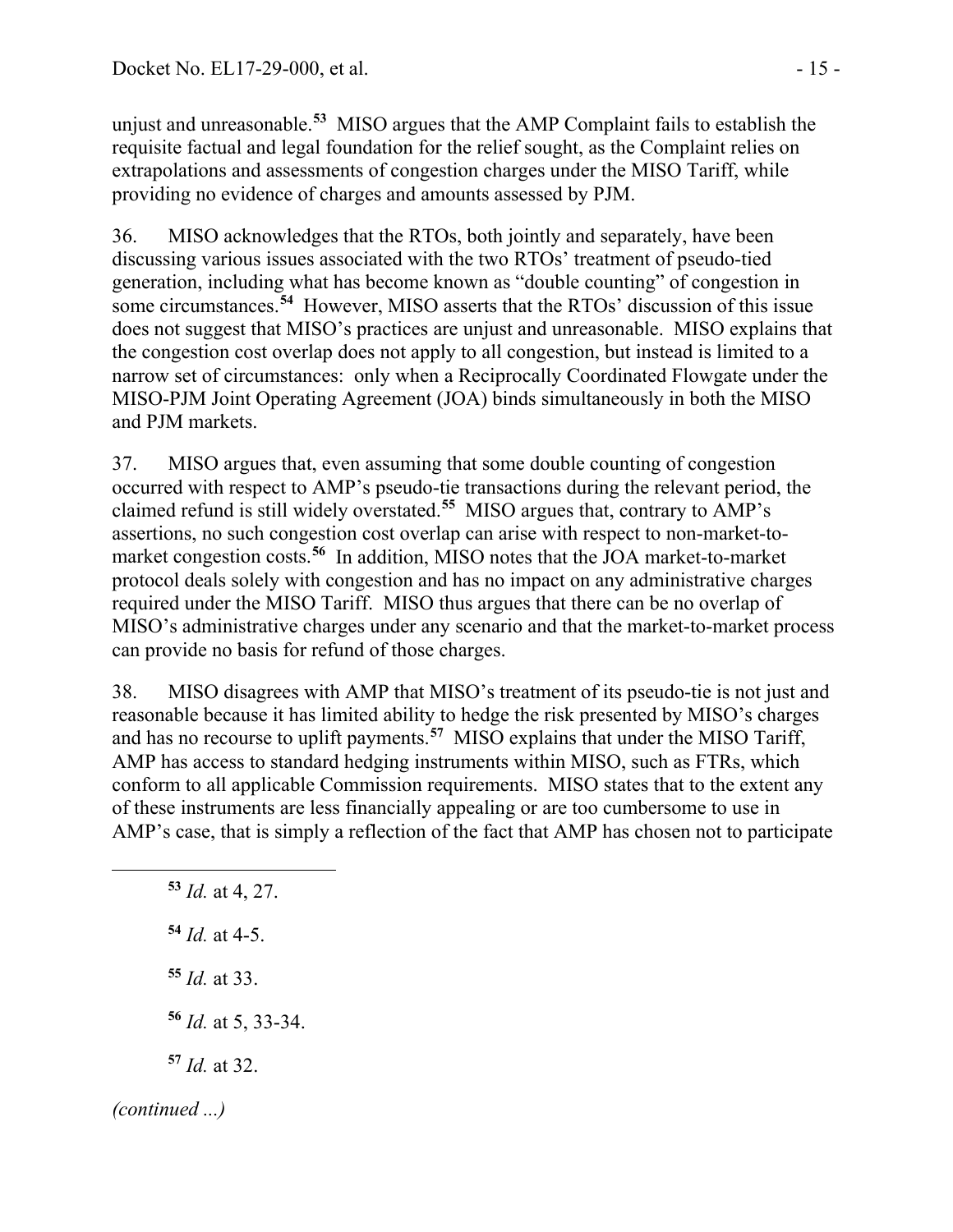in MISO's markets. MISO also notes that MISO does provide LMPs for pseudo-tie commercial Pricing Nodes, including the two nodes established for AMP, with MISO's Day-Ahead Market results and in Real-Time via the MISO website and market portal. Thus, MISO disagrees with AMP's assertion that MISO's charges are not included in any price signal.

39. MISO asserts that to the extent action is required to address the double counting issue, the Commission should base such action on a comprehensive record, including an analysis of costs, cost causers, benefits, and beneficiaries of all aspects of the issue.**[58](#page-15-0)** MISO states that it believes that the RTOs are in the best position to jointly develop and deliver to the Commission a comprehensive solution to best resolve this issue to the extent possible.**[59](#page-15-1)**

40. MISO argues that if the Commission decides that any MISO practice or MISO Tariff provision is no longer just and reasonable, the relief should be prospective only, as of the date of the Commission's order. **[60](#page-15-2)** MISO notes that in RTO markets, the Commission has declined refunds where they would require re-running of the market or would have other adverse effects on the market.**[61](#page-15-3)**

## **B. Entergy Protest**

41. Entergy argues that the Commission should find that MISO has properly followed the MISO Tariff and cost causation principles in charging congestion, losses and related administrative charges to AMP. **[62](#page-15-4)** Entergy also argues that the Commission should find

**<sup>58</sup>** *Id.* at 31.

<span id="page-15-0"></span>

<span id="page-15-1"></span>**<sup>59</sup>** As discussed above, concurrent with MISO's Answer, MISO filed a joint motion with PJM to hold the instant proceeding in abeyance, along with certain other pending proceedings related to pseudo-tie deliveries of MISO generation into PJM, so as to allow the two RTOs to address pseudo-tie deliveries between their footprints in a coordinated fashion. *Id.* at 2.

**<sup>60</sup>** *Id.* at 34.

<span id="page-15-4"></span><span id="page-15-3"></span><span id="page-15-2"></span>**<sup>61</sup>** *Id.* (citing *Ameren Services Co. v. Midwest Indep. Transmission Sys. Operator, Inc*., 127 FERC ¶ 61,121, at P 157 (2009), *California Indep. Sys. Operator, Inc.*, 120 FERC ¶ 61,271, at PP 24-25 (2007)).

**<sup>62</sup>** Entergy Protest at 12.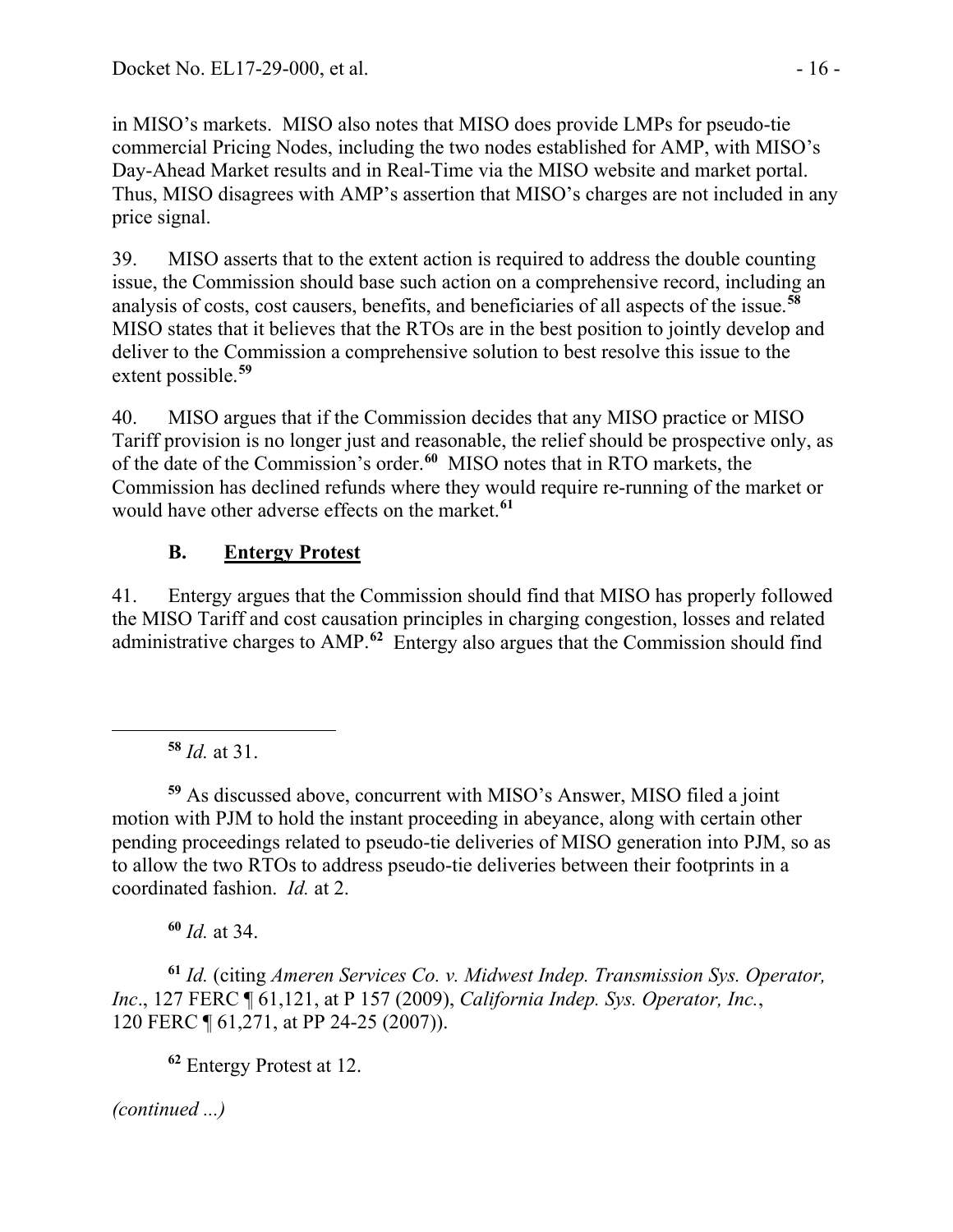that AMP has failed to meet its burden under section 206 to show that the MISO Tariff or the rates charged pursuant to the MISO Tariff are unjust and unreasonable.**[63](#page-16-0)**

42. Entergy states that it supports MISO's answer to the Tilton complaint in Docket No. EL16-108-000 with regard to provisions of MISO's Tariff that apply to pseudo-ties and the Financial Schedules that MISO employs to collect these costs from AMP. **[64](#page-16-1)** Entergy contends that by using Financial Schedules for purposes of settlement, MISO is simply using its existing market settlements infrastructure to assess these otherwise required charges or credits. Entergy further contends that if the Commission were to grant the broad remedy request by AMP, MISO would have to redo more than a decade of market settlements and make substantial refunds. Entergy contends that such an undertaking is unwise and unwarranted based on AMP's insufficient showing of a Tariff violation.**[65](#page-16-2)**

43. Entergy asserts that cost causation principles require that AMP pay for congestion from its resource to the MISO border.**[66](#page-16-3)** Entergy explains that when MISO manages around the output of a pseudo-tied resource, MISO orders resources under MISO's control to ramp up or down, which in turn causes increased costs.**[67](#page-16-4)** Entergy asserts that because AMP's resource causes real-time congestion on MISO's system which in turn requires MISO to redispatch the resources under its control in order to keep the system balanced, AMP must pay MISO for the costs it imposes on MISO's system. Entergy avers that if MISO did not assess congestion charges on AMP, these costs would continue to be incurred—but would shift to other Market Participants on MISO's system.**[68](#page-16-5)**

44. Entergy argues the Commission should reject AMP's argument that the real-time congestion charges assessed by MISO are unduly discriminatory because such charges are not assessed to generation physically located in PJM.**[69](#page-16-6)** Entergy argues that Prairie

<span id="page-16-6"></span><span id="page-16-5"></span><span id="page-16-4"></span><span id="page-16-3"></span><span id="page-16-2"></span><span id="page-16-1"></span><span id="page-16-0"></span> *Id.* at 1-2. *Id.* at 20. *Id.* at 22. *Id.* at 9. *Id.* at 8. *Id.* at 11. *Id.* at 12. *(continued ...)*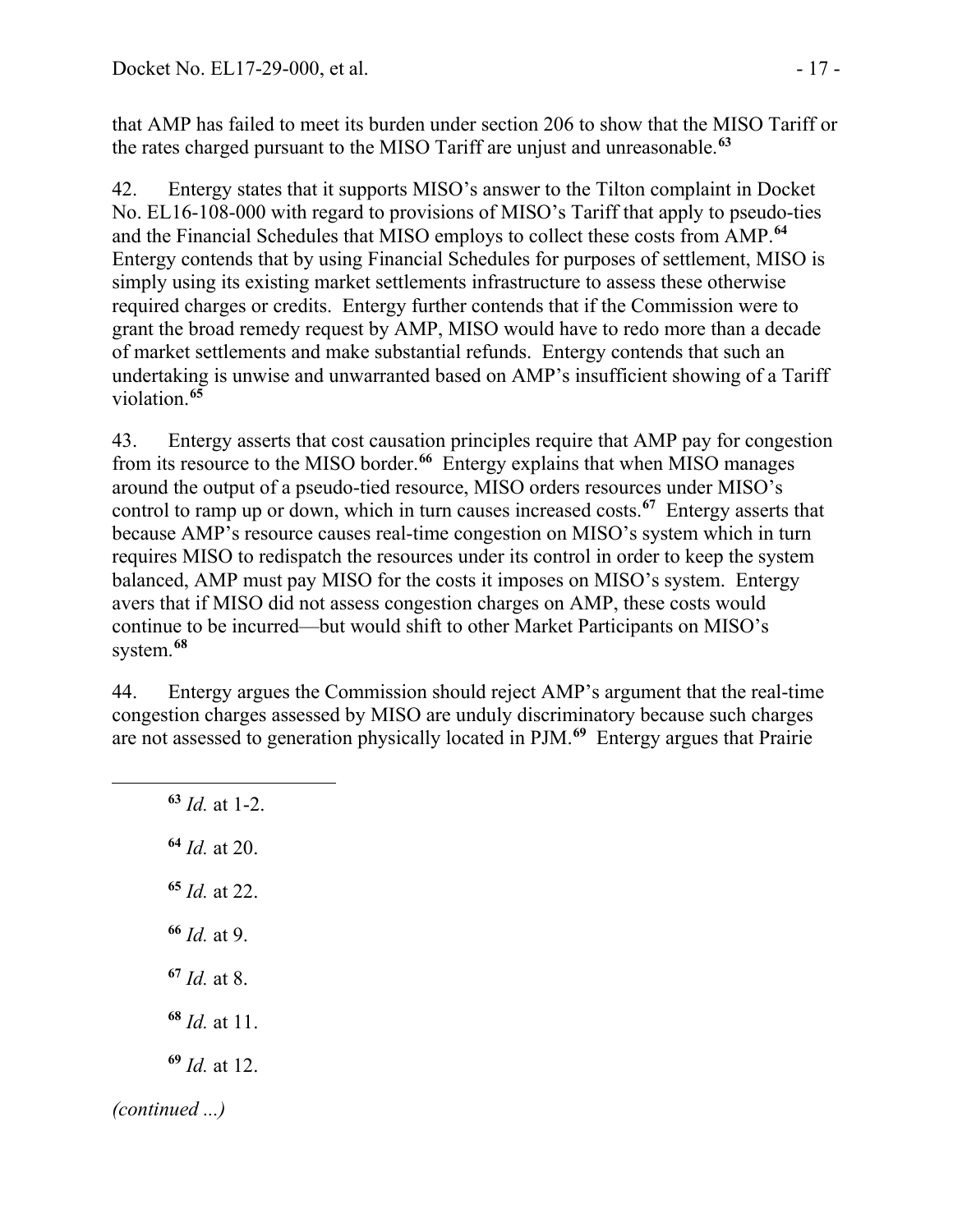State is not similarly situated to generation physically located in PJM. Entergy notes that Prairie State receives benefits based on its location in MISO, including reactive power compensation.

45. Further, Entergy asserts that AMP's argument that it was charged twice for the same congestion is unsupported.**[70](#page-17-0)** Entergy argues that AMP inappropriately conflates the congestion charges it receives from MISO that are related to binding market-tomarket constraints and those that are not. Entergy notes that the RTOs have acknowledged the possibility of overlapping congestion charges on binding market-tomarket flowgates but agree that there are no overlapping congestion charges on nonmarket-to-market flowgates.**[71](#page-17-1)**

46. Entergy also asserts that while AMP requests relief from all of the congestion charges that MISO has assessed for the period June to November of 2016, AMP only attempts to demonstrate that 31.6 percent of charges during June stemmed from flows over coordinated market-to-market flowgates.**[72](#page-17-2)** Entergy argues that AMP does not provide any support for refunds of the other 68.4 percent of charges during June 2016, or for refunds of the charges assessed from July to November 2016. In addition, Entergy observes that although AMP provides invoices from MISO demonstrating that MISO assessed charges or credits to AMP for congestion and administrative charges on MISO's system periodically since June 1, 2016, AMP does not provide evidence in its Complaint showing that PJM assessed AMP congestion charges during those same periods.**[73](#page-17-3)**

47. Entergy notes that the RTOs have estimated that double counted congestion costs in June 2016 amounted to average congestion charges of \$0.22/MWh and represented one percent of PJM energy market revenues.**[74](#page-17-4)** Entergy argues that in order to show that a market rate is unjust and unreasonable under section 206, AMP must provide context of its overall revenue picture, including energy, capacity and ancillary services revenues, in explaining the effect of the alleged harm and, as most relevant to this proceeding, explain why a one percent reduction in its PJM energy market revenues in one month denies it

**<sup>70</sup>** *Id.*

<span id="page-17-2"></span><span id="page-17-1"></span><span id="page-17-0"></span> $\overline{a}$ 

**<sup>71</sup>** *Id.* at 12-13 (citing Amended Complaint, Ex. M at 15).

**<sup>72</sup>** *Id.* at 13.

<span id="page-17-3"></span>**<sup>73</sup>** *Id.* at 6.

<span id="page-17-4"></span>**<sup>74</sup>** *See* Amended Complaint, Ex. M at 17.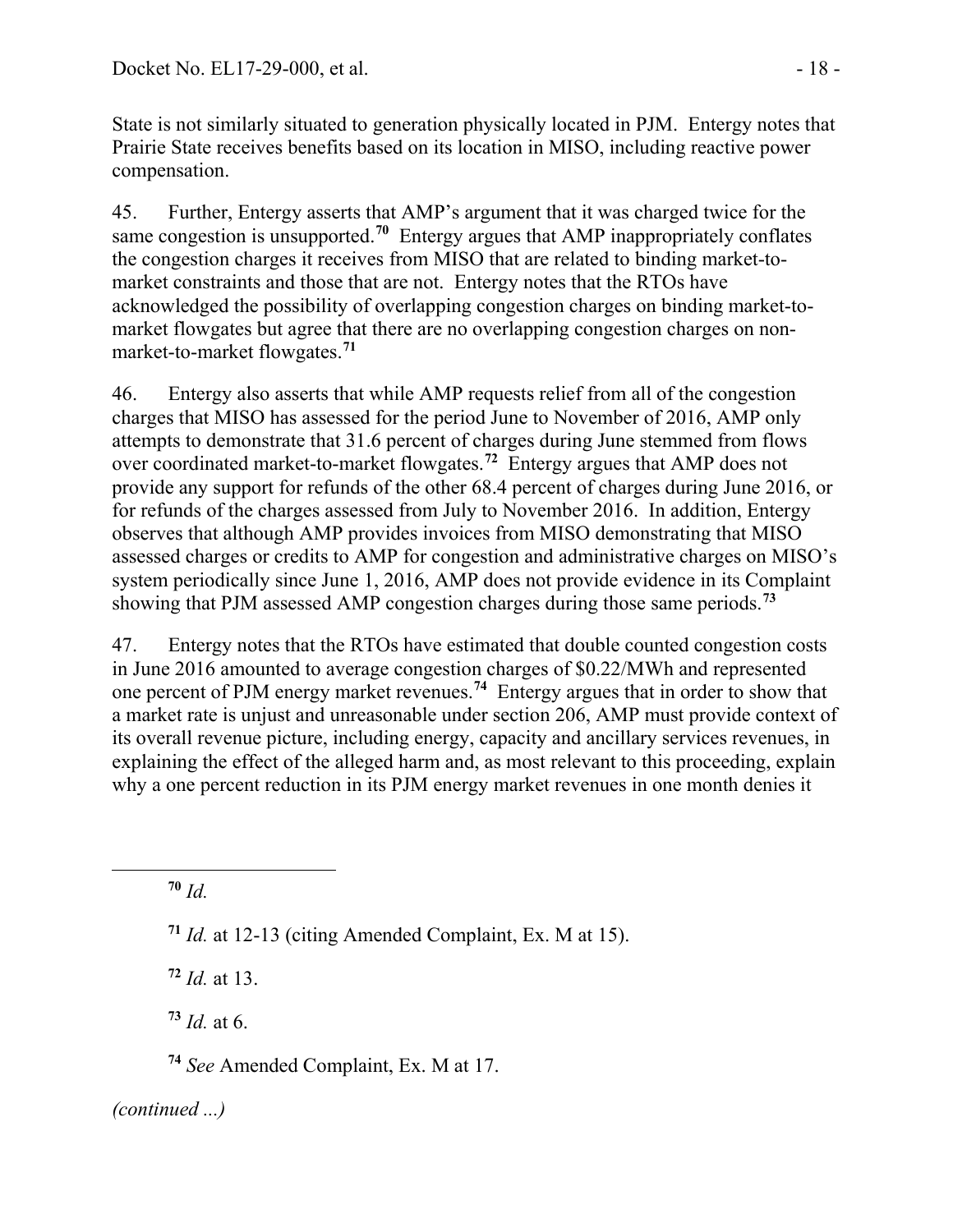the opportunity to recover its costs.**[75](#page-18-0)** Entergy argues that the Commission should find that AMP has not met that requisite showing and has not offered sufficient evidence that it has incurred double congestion charges due to the market-to-market process.

48. Entergy asserts that if the Commission finds that there is some potential for double payment of market-to-market congestion costs above a *de minimus* amount that may create an unjust and unreasonable rate, the Commission should direct parties to attempt to resolve the issue through existing processes.**[76](#page-18-1)** Entergy contends that the Commission can direct the RTOs to use the existing JCM framework to resolve issues related to pseudo-tied generation, and this includes discussions of congestion double counting in the market-to-market process.

49. Entergy states that in the alternative, the Commission should establish ALJdirected settlement procedures so that all parties affected by the issues raised in this Complaint and by related issues detailed in MISO's Pseudo-Tie Issues Statement have an opportunity to participate in settlement discussions.**[77](#page-18-2)** Entergy notes that MISO has identified additional costs and harms from pseudo-tied generation, including uncompensated commitment costs and reliability harms.**[78](#page-18-3)** Entergy argues that the Commission should not address the single issue of potential double congestion without, at the same time, addressing these harms that pseudo-ties impose on participants in the MISO market.

# **C. AMP Answer to MISO Answer**

50. AMP asserts that MISO's assessment of congestion charges against AMP based on AMP's use of transmission service for pseudo-tie transactions is inconsistent with market fundamentals.<sup>[79](#page-18-4)</sup> AMP notes that MISO has admitted that the purpose of the pseudo-tie is to remove AMP's resource from MISO's energy market and to place it instead within PJM's energy market. AMP asserts that MISO's application of congestion charges to AMP's pseudo-tied resource is an inappropriate piecemeal attempt to retain and apply a single pricing element from MISO's energy market when that resource is participating in PJM's energy market. AMP argues that because MISO has "cherry-

**<sup>77</sup>** *Id.*

<span id="page-18-2"></span><span id="page-18-1"></span><span id="page-18-0"></span> $\overline{a}$ 

<span id="page-18-3"></span>**<sup>78</sup>** *Id.* at 19.

<span id="page-18-4"></span>**<sup>79</sup>** AMP Answer to MISO Answer at 3.

**<sup>75</sup>** Entergy Protest at 15.

**<sup>76</sup>** *Id.* at 15-16.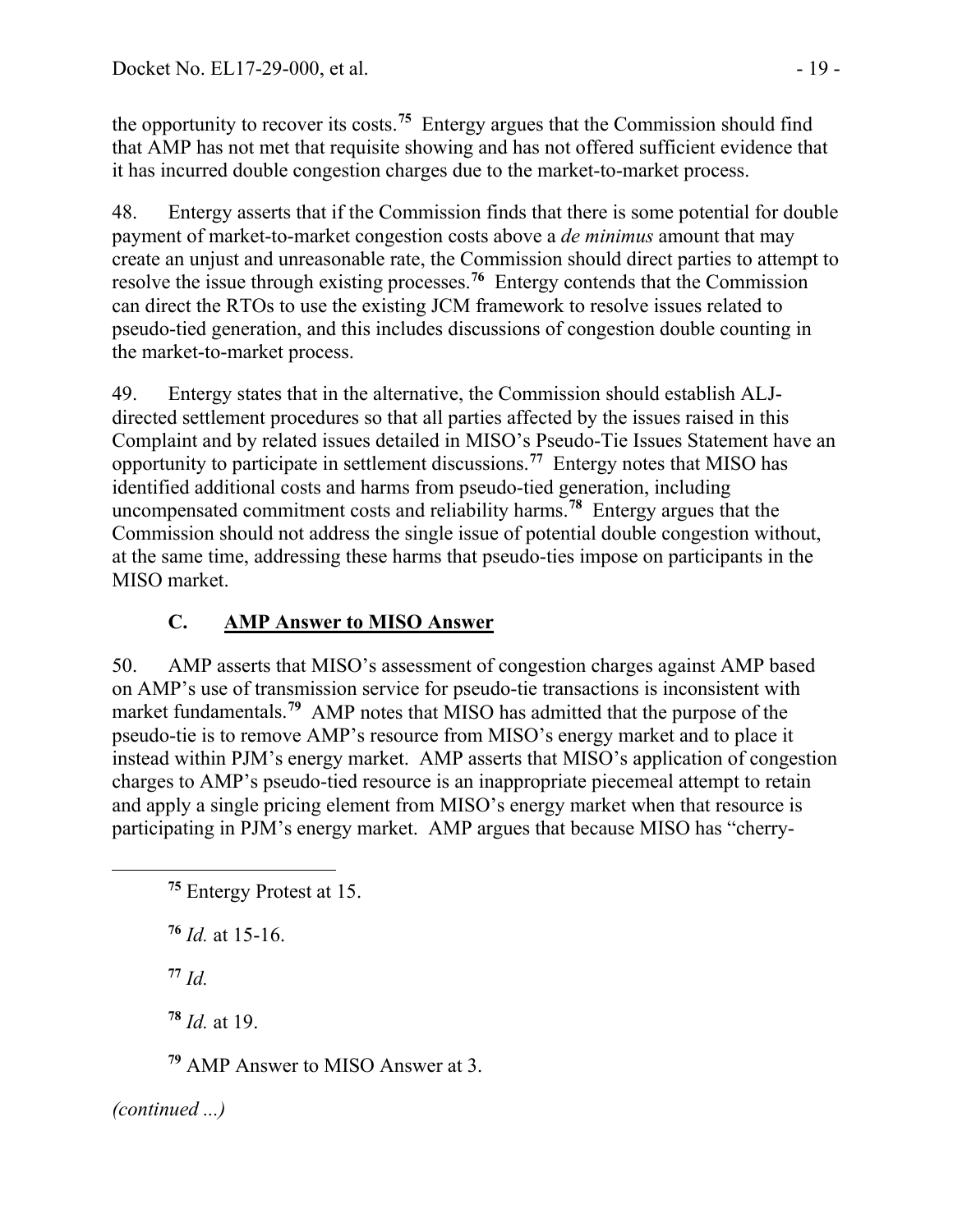picked" the congestion component of LMP and levied that as a charge against the pseudo-tied generator, outside of its own or PJM's energy market, these charges are necessarily inconsistent with security-constrained economic dispatch and will result in inefficient pricing in both RTOs.

51. AMP also argues that MISO's application of congestion charges to AMP's pseudo-tied resource is inconsistent with cost causation principles. AMP explains that MISO assesses congestion charges against it based on the differential between the congestion cost component of LMP at the Prairie State Commercial Pricing Node (CPNode) and the LMP at the interface with PJM.**[80](#page-19-0)** AMP asserts that there are a number of factors other than just the operation of a single resource, such as AMP's pseudo-tied generator, that may cause LMP differentials, including the dispatch of other resources that are participating in MISO's energy market.

52. Further, AMP argues that the absence of applicable charging provisions in the MISO Tariff precludes MISO from assessing congestion costs against AMP based on AMP's use of transmission service for pseudo-tie transactions. AMP asserts that the TUC provisions that MISO invokes in support of assessing congestion charges do not contain billing determinants that are applicable to AMP.

53. AMP asserts that MISO's practices contrast starkly with the language MISO quotes from MISO Tariff Module C, Section 40 that MISO says apply in the various cases of: (i) Real-Time Energy Market Sales and Export Schedules; (ii) Through Transactions; and (iii) Financial Schedules.**[81](#page-19-1)** AMP argues that in each case, the applicable MISO Tariff language applies the TUC based on either a differential between scheduled transactions in the real-time market and scheduled transactions in the dayahead market, or, in the case of "all Financial Schedules designated to be settled in the Real-Time Energy and Operating Reserve Market," the TUC is applied to the differential between the source and sink LMPs and the billing determinant is "the amount of Energy Scheduled . . . ."**[82](#page-19-2)** AMP argues that MISO does not, and cannot, cite any MISO Tariff language authorizing MISO to "designate" pseudo-tie transactions, such as those involving AMP's Prairie State share, as "to be settled" in MISO's real-time market. AMP explains that because energy produced by pseudo-tied resources has been removed from MISO's market, transactions involving this energy are not settled in MISO's markets. Further, AMP asserts that the only relevant "designating" language in the

**<sup>81</sup>** *Id.* at 6.

<span id="page-19-2"></span><span id="page-19-1"></span><span id="page-19-0"></span>**<sup>82</sup>** *Id.* (quoting MISO Answer at 17-18 (quoting MISO Tariff, Module C, Section 40.4.2)).

*(continued ...)*

**<sup>80</sup>** *Id.* at 4.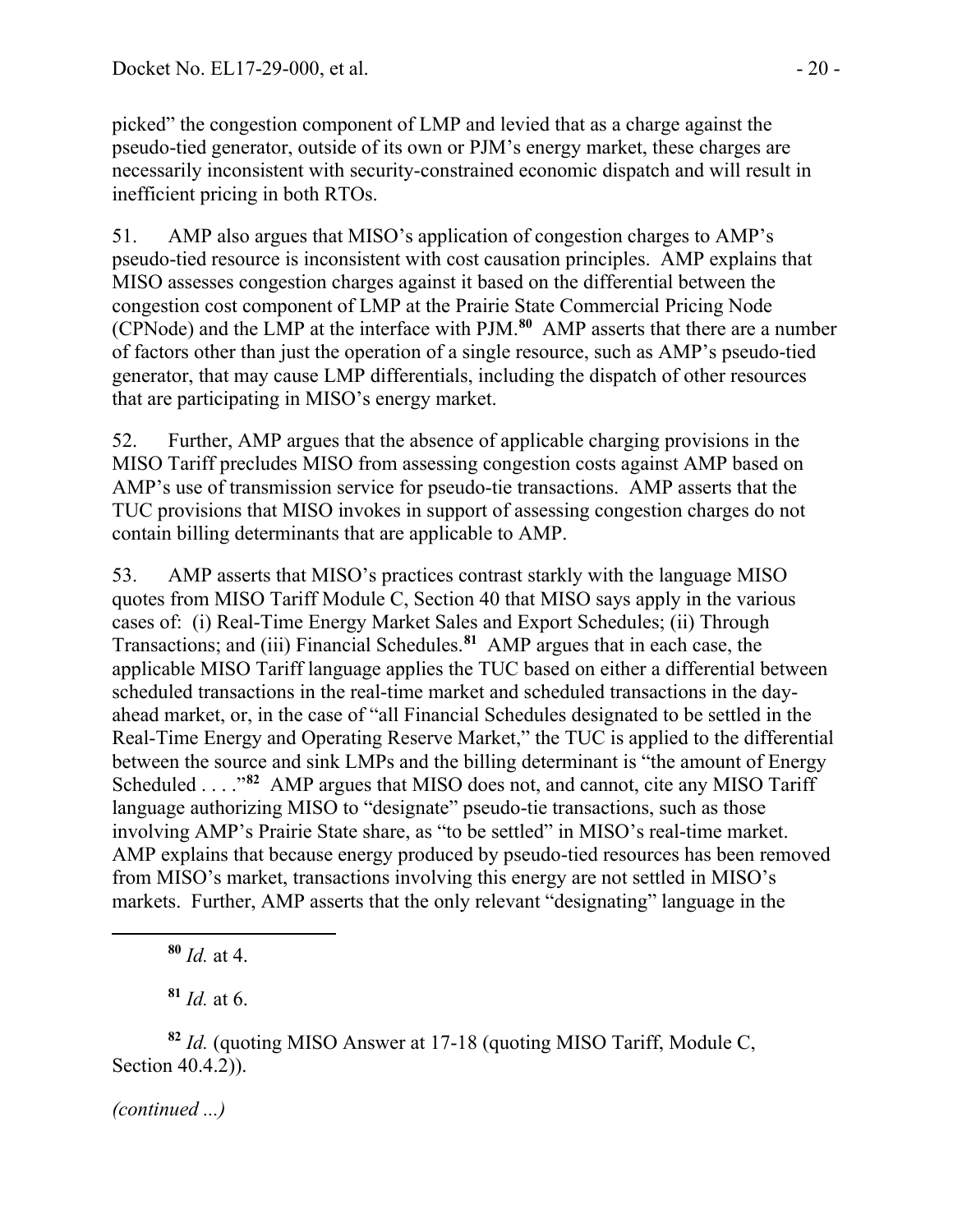MISO Tariff applies to certain bilateral energy transactions. AMP argues that pseudo-tie arrangements are not bilateral energy transactions involving MISO's markets and, therefore, they are not properly treated as Financial Schedules under the MISO Tariff.

54. In addition, AMP asserts that MISO's BPM provisions impermissibly affect the terms and conditions of service provided by MISO.**[83](#page-20-0)** AMP asserts that these BPM provisions describe the operative "designation" process MISO uses to create Financial Schedules, which contravenes—rather than clarifies—the MISO Tariff. Specifically, AMP argues that the passive voice language used in Section 2.7.3 of the Market Settlements BPM provides MISO no justification for creating Financial Schedules and that MISO's attempt to use it as such is baseless. AMP argues that, moreover, to the extent this BPM is MISO's justification for using Financial Schedules, it significantly affects the terms and conditions of service by applying charges to AMP when the unambiguous express terms of the MISO Tariff would not. AMP concludes that, as a result, MISO is violating the Commission's statute-based policy of requiring material terms to be included in the filed MISO Tariff, rather than only in BPMs.

55. AMP argues that the admissions of the RTOs adequately demonstrate that AMP has been double charged for more than market-to-market congestion at Reciprocally Coordinated Flowgates, and thus its Complaint satisfies the applicable evidentiary standards.**[84](#page-20-1)** AMP argues that MISO's Answer, in which MISO acknowledged the congestion cost overlap between the two RTOs' markets, coupled with MISO's own confirming statements to AMP representatives establishes that AMP has been subject to double charging by the RTOs.

56. AMP asserts that PJM's actions and statements to the Commission indicate that the double-charging issue extends far more broadly than market-to-market flowgates that are reciprocally coordinated under the JOA.**[85](#page-20-2)** AMP states that in comments to the Commission, PJM has recognized that assessing congestion charges to scheduled imports based on nodes remote from the MISO-PJM border leads to overcharging for congestion. PJM stated that "the 'double-counting' concern . . . was caused by the fact that the PJM interface definition for MISO was located inside the MISO system instead of right at the border between the RTOs."**[86](#page-20-3)** AMP asserts that this is the same situation faced by

**<sup>83</sup>** *Id.* at 7.

**<sup>84</sup>** *Id.* at 8.

**<sup>85</sup>** *Id.*

<span id="page-20-1"></span><span id="page-20-0"></span> $\overline{a}$ 

<span id="page-20-3"></span><span id="page-20-2"></span>**<sup>86</sup>** *Id.* (quoting PJM Interconnection, L.L.C., Reply Comments, Docket No. AD14- 3-000, at Att. 1 (Interface Pricing Issue – PJM Position Paper), p. 6 (filed Jun. 15, 2015)).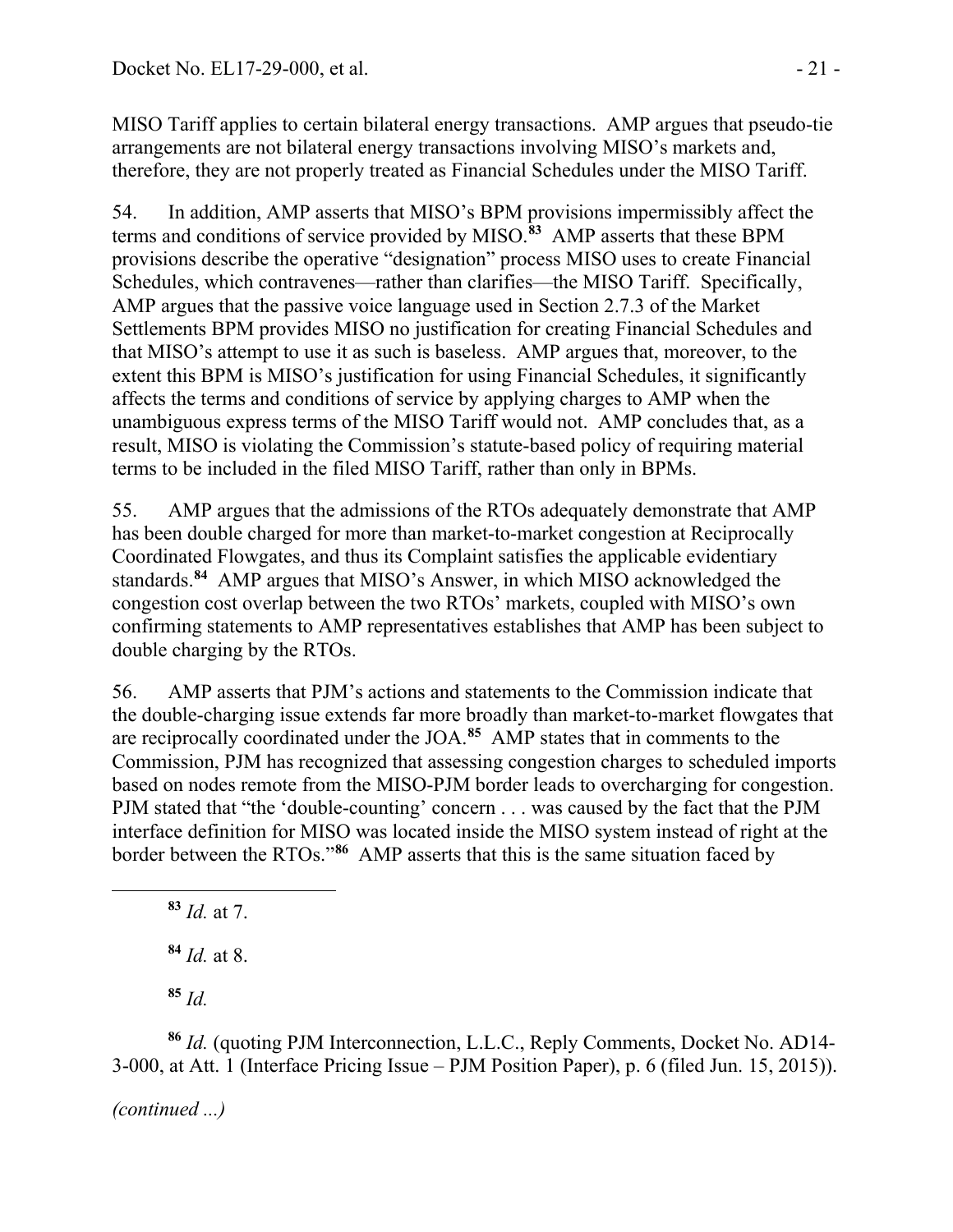generators pseudo-tied from MISO into PJM and relates to all congestion cost overlaps between the PJM-MISO interface and the pseudo-tied generators' pricing nodes, not just those subject to the JOA.

57. In addition, AMP argues that MISO's answer does not support the application of MISO administrative charges to AMP's Prairie State pseudo-tie.**[87](#page-21-0)** AMP argues that AMP's pseudo-tie does not impose all the costs that would be recovered by MISO's full menu of charges. AMP notes, as an example, that one of the charges MISO would assess is provided for under Schedule 17 of the MISO Tariff. AMP notes that, as MISO explains, costs recovered under Schedule 17 "include but are not limited to, costs associated with: (1) market modeling and scheduling functions; (2) market bidding support; (3) locational marginal pricing support; (4) market settlements and billing; (5) market monitoring functions; and, (6) simultaneous co-optimization for the scheduling and enabling of the least-cost, security-constrained commitment and dispatch of Generation Resources to serve Load and provide Operating Reserves in the MISO Balancing Authority Areas while also establishing a spot energy market."**[88](#page-21-1)** AMP argues that several of these cost items are not implicated by pseudo-tie arrangements and MISO's assessment of the full amount of Schedule 17 charges on pseudo-ties violates the cost-causation principle in assessing the full amount of Schedule 17.

58. AMP argues that the applicability of the other administrative charges MISO assesses is also in dispute.**[89](#page-21-2)** AMP notes that Schedule 24, for example, "includes 'costs for actions Local Balancing Authorities must take at the direction of the [MISO] to maintain reliability in the [MISO] Balancing Authority Area.'"**[90](#page-21-3)** AMP argues that the fact that its share of Prairie State output is no longer within a MISO Local Balancing Authority raises questions about the applicability of Schedule 24. AMP asserts that closer examination of the activities underlying Schedule 24's charges is likely to identify a number of costs that are not triggered by AMP's pseudo-tie.

59. Finally, AMP argues that the abeyance motion by the RTOs should be denied.

**<sup>88</sup>** *Id.* (quoting MISO Answer at 21 (quoting MISO Tariff, Sched. 17)).

**<sup>89</sup>** *Id.* at 11 & n.36.

<span id="page-21-3"></span><span id="page-21-2"></span><span id="page-21-1"></span>**<sup>90</sup>** *Id.* (quoting MISO Answer at 22 (quoting *Midwest Indep. Transmission Sys. Operator, Inc.*, 124 FERC ¶ 61,074, at P 22 (2008))).

*(continued ...)*

<span id="page-21-0"></span>**<sup>87</sup>** *Id.* at 10.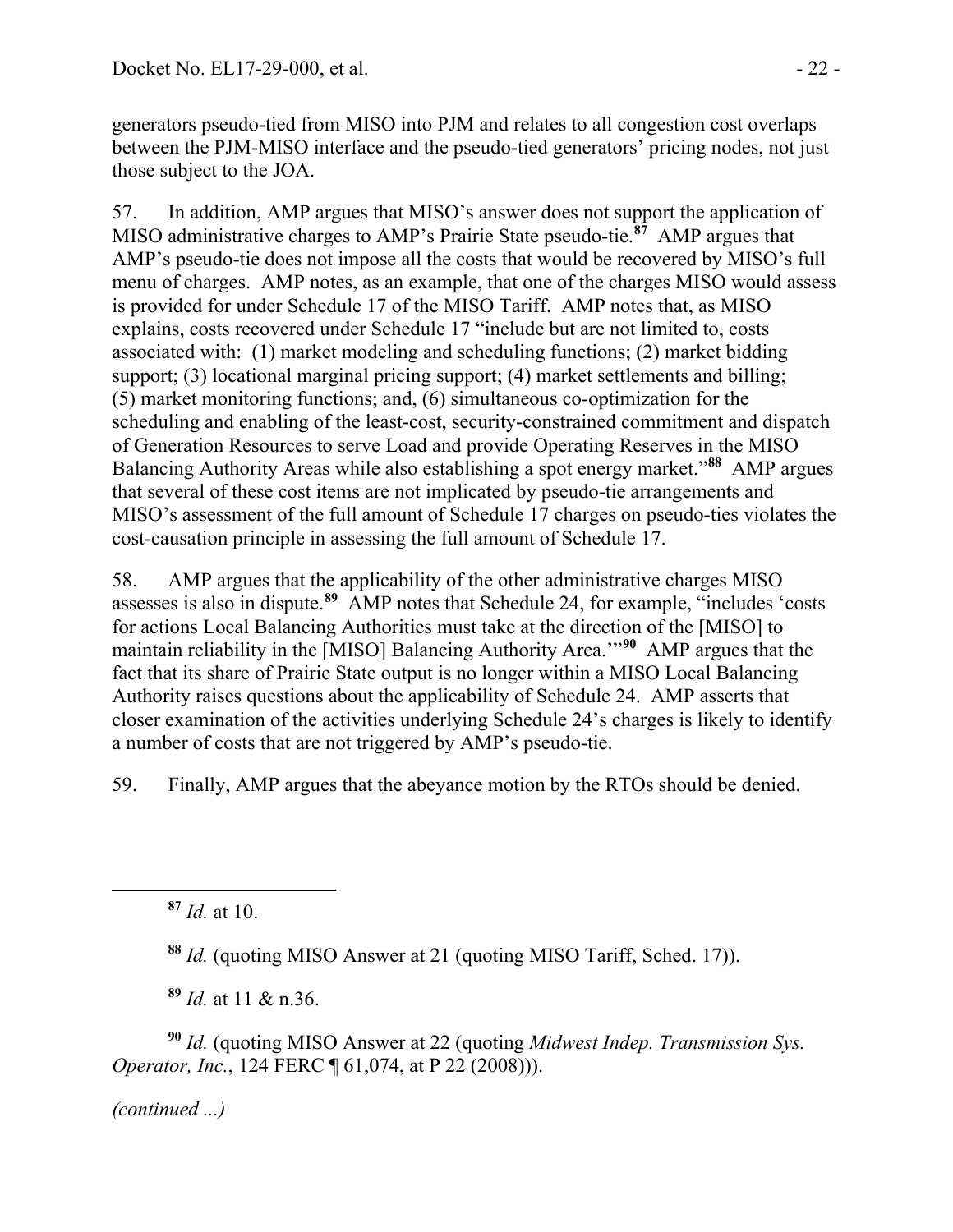## **D. AMP Answer to Entergy Protest**

60. AMP argues, *inter alia*, that cost causation principles do not excuse violations of the MISO Tariff or justify double-charging for the same services.**[91](#page-22-0)** AMP asserts that its Complaint is premised on the fact that MISO is assessing charges that are not applicable to AMP under MISO's Tariff and, in addition, that these charges are at least partially, if not fully, duplicate charges imposed by PJM.

61. AMP argues that MISO must file Tariff revisions with the Commission if it seeks to recover congestion costs from pseudo-tied generators.**[92](#page-22-1)** AMP contends that by resorting to self-help, MISO deprived the Commission of the opportunity to examine the proposed rates, terms and conditions of service in order to satisfy its statutory obligation to ensure that any proposal filed by MISO is just, reasonable, and not unduly discriminatory. AMP further asserts that MISO also has deprived customers of the opportunity to contest those rates, terms and conditions in a section 205 context, forcing them to incur the burden and cost of a section 206 complaint proceeding instead.

62. AMP disagrees with Entergy's argument that AMP has not made the requisite showing for section 206 relief.**[93](#page-22-2)** AMP argues that it is not under a duty to establish the precise level of refunds it is owed, especially not where information publicly available to customers is insufficient to determine the precise level of overcharges. AMP argues that, given the RTOs' admissions that demonstrate there has been double charging for congestion, the Commission should grant the complaint and require MISO to provide data and calculations revealing the exact amount of double-charging in a compliance filing containing a refund report.

63. AMP asserts that Entergy misrepresents the applicable evidentiary standards to make a section 206 showing.<sup>[94](#page-22-3)</sup> AMP argues that Entergy's interpretation would impose a nearly insurmountable hurdle for complainants seeking relief for discrete tariff violations, such as AMP in this proceeding, by requiring the complainant to present what is effectively a full cost-of-service rate case within its section 206 complaint. AMP argues that the FPA has never been understood to make the protection against unlawful charges conditional on whether an adversely affected party suffers net operating losses as a result.

<span id="page-22-0"></span>**<sup>91</sup>** AMP Answer to Entergy Protest at 5.

<span id="page-22-1"></span>**<sup>92</sup>** *Id.* at 5-6.

**<sup>93</sup>** *Id.* at 7.

**<sup>94</sup>** *Id.* at 8.

<span id="page-22-3"></span><span id="page-22-2"></span>*(continued ...)*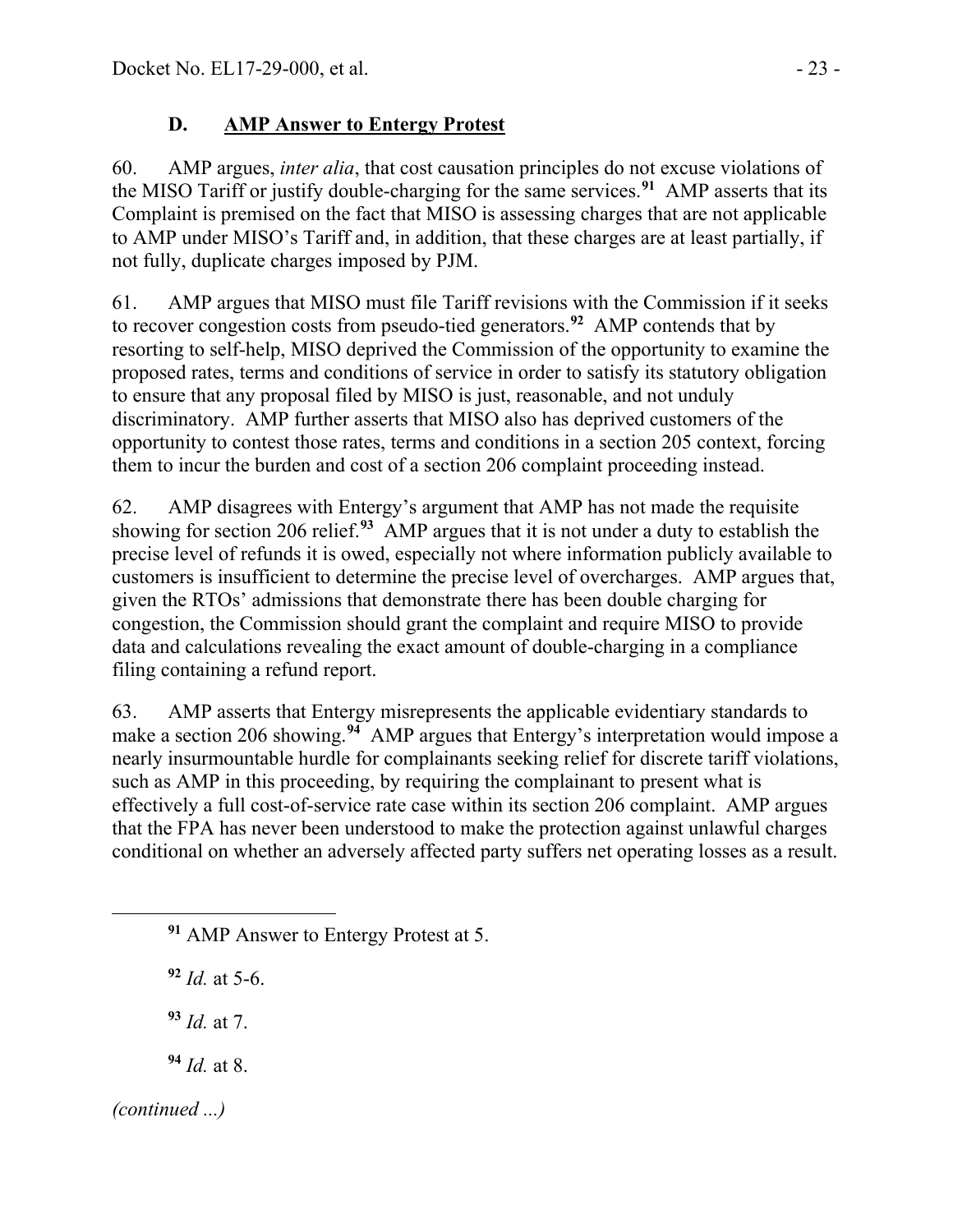AMP further contends that such an interpretation would render lawful any overcharge so long as the overcharge did not eat too deeply into a complainant's revenues.

64. In addition, AMP argues that refunds due to it resulting from MISO's Tariff violations and duplicative congestion charges would not cause market disruption.**[95](#page-23-0)** AMP contends that the Commission has frequently addressed concerns about resettling markets after the fact by funding refunds though uplift or recoupment. Finally, AMP argues that Entergy appears to endorse a refund policy that would create a perverse incentive that favors inflating the harm caused by a tariff violation in order to escape refund liability.**[96](#page-23-1)**

# **IV. Related Proceedings**

# **A. Other Pseudo-Tie Congestion Complaint Proceedings**

65. As noted above, on August 25, 2016, Tilton filed a complaint against MISO in Docket No. EL16-108-000. Tilton's complaint is substantively similar to the instant Complaint, alleging that MISO violated the MISO Tariff by assessing congestion and administration charges, and further alleging duplication of such charges by MISO and PJM. On March 28, 2017, the Dynegy Companies filed a complaint against MISO in Docket No. EL17-54-000. The Dynegy Companies also allege that MISO violated its Tariff and allege that MISO has imposed duplicative charges for congestion and losses.

66. On December 21, 2016, NIMPA filed a complaint against PJM in Docket No. EL17-31-000. NIMPA alleges that PJM deviated from provisions of the PJM Tariff by imposing charges that assess congestion costs starting at the nodal point of their facilities within the MISO region, rather than at the interface between MISO and PJM. NIMPA further asserts that this method of calculating such charges is unjust, unreasonable, and unduly discriminatory because it results in duplicative costs associated with overlapping transmission service from MISO into PJM. On January 6, 2017, AMP also filed a complaint against PJM in Docket No. EL17-37-000. AMP's complaint is substantively similar to NIMPA's complaint.

67. In this order, we refer to the instant Complaint, and the four other complaints described above,**[97](#page-23-2)** collectively as the MISO/PJM Pseudo-Tie Congestion Complaints.

<span id="page-23-0"></span>**<sup>95</sup>** *Id.* at 10.

**<sup>96</sup>** *Id.* at 10-11.

**<sup>97</sup>** *See supra* PP 65-66.

<span id="page-23-2"></span><span id="page-23-1"></span>*(continued ...)*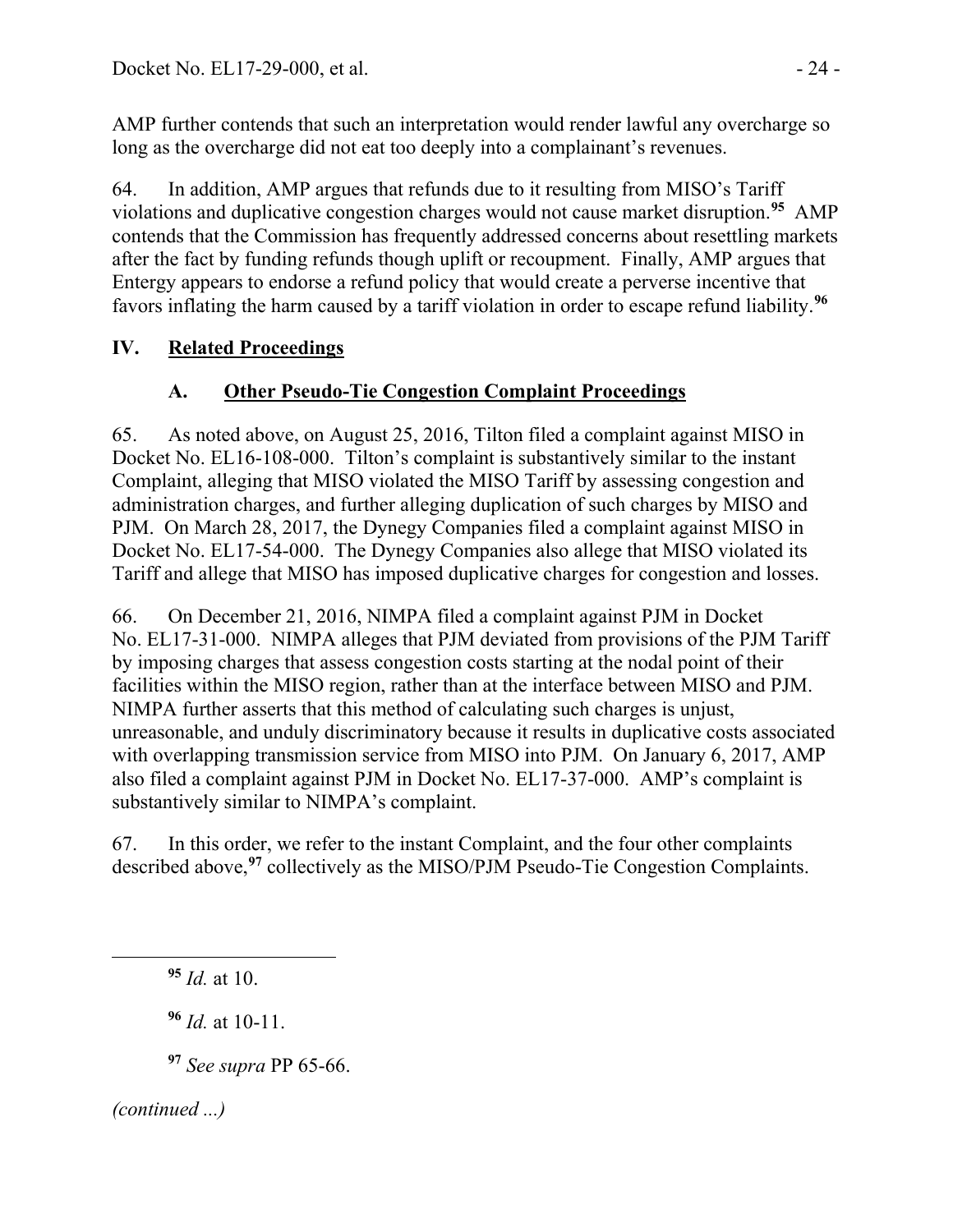## **B. RTOs' Phase 1 and Phase 2 Revisions**

68. As part of their efforts to address the market and reliability challenges posed by the increased number of pseudo-tied resources from MISO to PJM, the RTOs jointly proposed a two-phase resolution of certain issues involving the overlapping congestion charges affecting pseudo-tied resources. The RTOs explained that the then-effective JOA contained provisions for coordinated congestion management over Reciprocally Coordinated Flowgates.**[98](#page-24-0)** The RTOs explained that when a Reciprocally Coordinated Flowgate binds simultaneously in both MISO and PJM, that Reciprocally Coordinated Flowgate can create overlapping congestion charges that a pseudo-tied resource pays or is paid.**[99](#page-24-1)** The RTOs explained that congestion overlap occurs on the pseudo-tie transaction path between the source generation resource and sink interface for congestion associated with Reciprocally Coordinated Flowgates that are coordinated under the market-tomarket settlement process.

69. The RTOs further explained that when both markets bind on the same Reciprocally Coordinated Flowgate, the Native Balancing Authority would assess the pseudo-tied resource a transmission usage charge for the energy transactions between the pseudo-tied resource and the interface with the Attaining Balancing Authority. At the same time, the Attaining Balancing Authority would also assess the pseudo-tied resource a charge for delivery of energy, injection and withdrawal, along the path between the physical resource and the interface. In this instance, both the Native Balancing Authority and the Attaining Balancing Authority assessed congestion from the pseudo-tied resource to the interface.

70. On October 23, 2017, as amended January 29, 2018 and May 31, 2018, MISO and PJM filed identical proposed revisions to the JOA to address the congestion charge overlap (Phase 1 Revisions). The RTOs stated that the Phase 1 Revisions were intended to eliminate congestion payments between the RTOs associated with pseudo-tie impacts on Reciprocally Coordinated Flowgates, which recognize and account for the congestion payments made by the pseudo-tied customer. The RTOs further proposed to modify settlement treatment of pseudo-tie impacts to properly account for market flows and associated market-to-market congestion payments between the RTOs. The RTOs stated

<span id="page-24-1"></span>**<sup>99</sup>** The overlap could be a payment or a charge depending on the location of the constraint and the impact of the pseudo-tied resource.

<span id="page-24-0"></span> $\overline{a}$ **<sup>98</sup>** The JOA is on file as MISO Rate Schedule 5 and as a PJM Interregional Agreement. A Reciprocally Coordinated Flowgate is a Flowgate that is subject to reciprocal coordination by Operating Entities. *See* JOA § 2.2.54. A Flowgate is defined under the JOA as "a representative modeling of facilities or groups of facilities that may act as significant constraint points on the regional system." *See id.* § 2.2.24.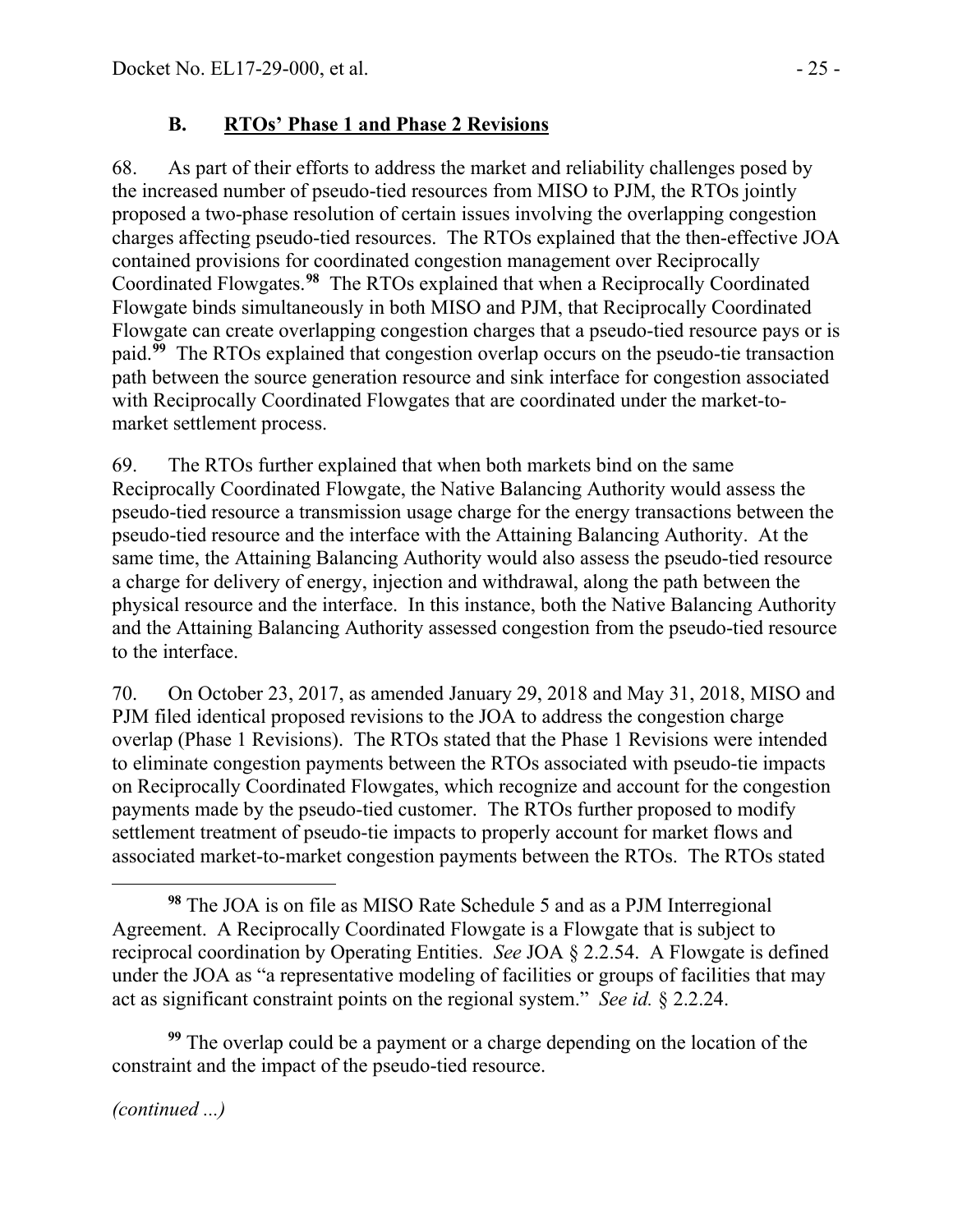that each RTO would separately file Phase 2 revisions to make any necessary changes to their individual tariffs.

71. On July 31, 2018, the Commission accepted the Phase 1 Revisions, effective August 1, 2018.**[100](#page-25-0)** The Commission found that the "Phase 1 Revisions represent an improvement over current practices and will address the majority of the overlapping congestion charges affecting pseudo-tied generation in MISO and PJM."**[101](#page-25-1)** The Commission noted that the claims of overcharges in the MISO/PJM Pseudo-Tie Congestion Complaint proceedings were beyond the scope of the Phase 1 Revisions proceeding and that such claims would be addressed in the respective complaint proceedings.**[102](#page-25-2)**

72. On June 1, 2018, PJM submitted its Phase 2 Revisions, proposing to modify the PJM Tariff and the PJM Amended and Restated Operating Agreement to (1) charge or credit pseudo-tie transactions from MISO to the PJM-MISO interface for real-time deviations from day-ahead schedules for congestion resulting from market-to-market coordination pursuant to the JOA; and (2) provide a new transaction type to hedge exposure to financial risk for pseudo-tied resources from PJM into MISO (PJM Phase 2 Revisions). On July 31, 2018, the Commission accepted PJM's Phase 2 Revisions effective August 1, 2018, finding that they address concerns about the potential for congestion charge overlap.**[103](#page-25-3)** Again, the Commission found that the claims of overcharges in the complaints were beyond the scope of the Phase 2 Revisions proceeding and stated that they would be addressed in those complaint dockets.**[104](#page-25-4)**

73. On October 2, 2018, as amended on January 19, 2019, MISO filed its Phase 2 Revisions to (1) address how Market Participants with pseudo-ties out of MISO can use Virtual Transactions to align FTRs and TUCs; and (2) modify Schedule 17 (Energy Market Support Administrative Service Cost Adder) to reduce the administrative charges assessed to Market Participants with a pseudo-tie of generation or load out of MISO (MISO Phase 2 Revisions). On March 19, 2019, the Commission accepted the MISO

**<sup>101</sup>** *Id.* P 22.

**<sup>102</sup>** *Id.* P 30.

<span id="page-25-4"></span><span id="page-25-3"></span><span id="page-25-2"></span>**<sup>103</sup>** *PJM Interconnection, L.L.C.*, 164 FERC ¶ 61,073, at P 17 (2018) (PJM Phase 2 Order).

**<sup>104</sup>** *Id.* P 44.

<span id="page-25-1"></span><span id="page-25-0"></span> $\overline{a}$ **<sup>100</sup>** *Midcontinent Indep. Sys. Operator, Inc.*, 164 FERC ¶ 61,069, at P 3 (2018) (Phase 1 Order).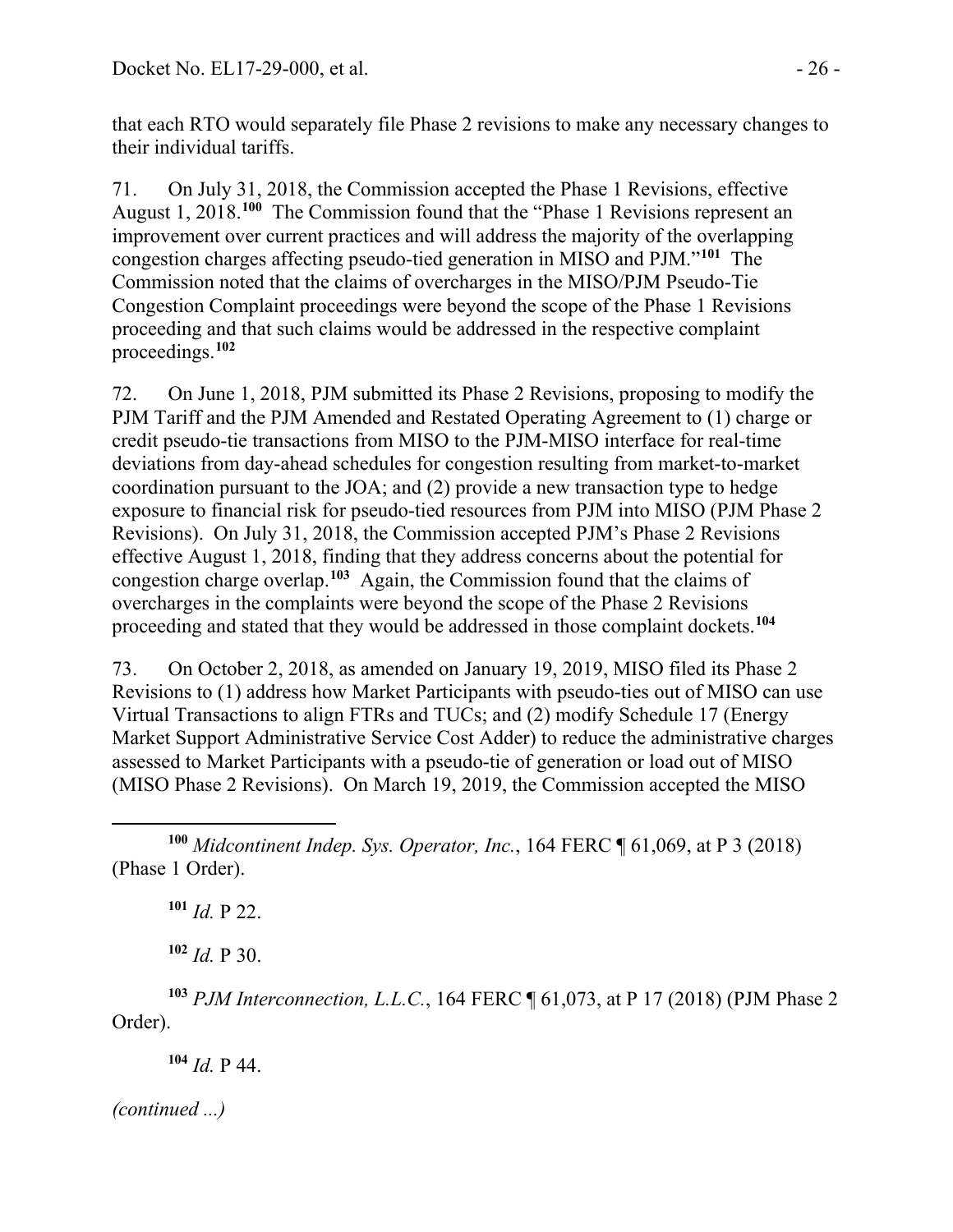Phase 2 Revisions, subject to condition, effective March 1, 2019.**[105](#page-26-0)** The Commission found that the RTOs demonstrated that the Phase 1 Revisions and the PJM Phase 2 Revisions have eliminated the congestion charge overlap.**[106](#page-26-1)** The Commission stated that it would address the issue of relief for prior charges assessed by MISO, and the various arguments as to whether MISO had authority to assess TUCs—which include congestion charges—and administrative charges, in the MISO/PJM Pseudo-Tie Congestion Complaint proceedings.**[107](#page-26-2)**

# **V. Discussion**

# **A. Procedural Matters**

74. Pursuant to Rule 214 of the Commission's Rules of Practice and Procedure, 18 C.F.R. § 385.214 (2018), the notices of intervention and timely, unopposed motions to intervene serve to make the entities that filed them parties to this proceeding. Pursuant to Rule 214(d) of the Commission's Rules of Practice and Procedure, 18 C.F.R. § 385.214(d) (2018), the Commission will grant the late-filed motions to intervene of Electric Power Supply Association and Enel Green Power North America, Inc. given their interest in the proceeding, the early stage of the proceeding, and the absence of undue prejudice or delay.

75. Rule 213(a)(2) of the Commission's Rules of Practice and Procedure, 18 C.F.R. § 385.213(a)(2) (2018), prohibits an answer to a protest or answer unless otherwise ordered by the decisional authority. We accept the answers because they have provided information that assisted us in our decision-making process.

76. As the RTOs have filed, and the Commission has accepted, their Phase 1 and Phase 2 Revisions to address, *inter alia*, the congestion charge overlap issue, the RTOs' abeyance motion is dismissed as moot.

# **B. Substantive Matters**

77. As discussed below, we grant the Complaint in part, deny it in part, establish hearing and settlement judge procedures with respect to appropriate refunds, and establish a refund effective date of December 19, 2016. We also consolidate the instant

**<sup>106</sup>** *Id.* PP 59, 61.

<span id="page-26-2"></span>**<sup>107</sup>** *Id.* PP 52, 56, 63.

<span id="page-26-1"></span><span id="page-26-0"></span> $\overline{a}$ **<sup>105</sup>** *Midcontinent Indep. Sys. Operator, Inc.*, 166 FERC ¶ 61,186 (2019) (MISO Phase 2 Order).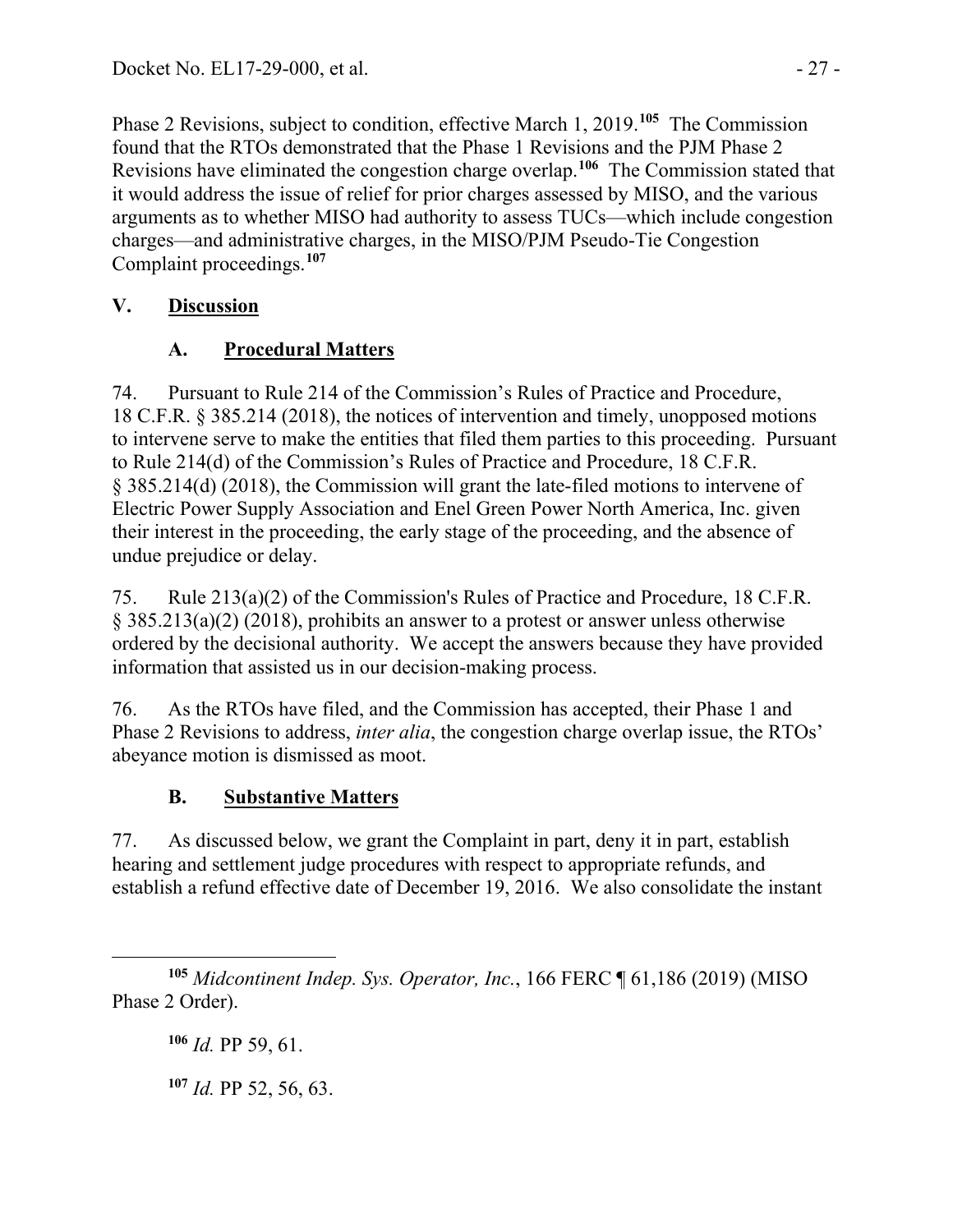proceeding with the complaint proceedings in Docket Nos. EL16-108-000, EL17-31-000, EL17-37-000, and EL17-54-000 for purposes of settlement, hearing, and decision.

### **1. Tariff Authorization to Assess Congestion and Administrative Charges**

78. We conclude that MISO's assessment of congestion costs and administrative charges on AMP does not violate MISO's Tariff. Specifically, as discussed below, we find that the Tariff authorizes MISO to assess congestion costs and administrative charges on pseudo-tie transactions. We also find that it was not a violation of the Tariff for MISO to use Financial Schedules as a vehicle for imposing congestion and administration charges on AMP.

### **a. Assessment of Congestion Charges and the Use of Financial Schedules**

79. AMP is a MISO Transmission Customer taking service under Schedule 7 of the Tariff (Long-Term Firm Point-to-Point Transmission Service) to facilitate its pseudo-tie transactions. **[108](#page-27-0)** AMP is thus required to pay the applicable charges set forth on Schedule 7 "in addition to other applicable charges specified in the [MISO] Tariff."**[109](#page-27-1)** While Schedule 7 does not itself specify what other MISO Tariff charges are applicable, other provisions in the MISO Tariff identify congestion and loss charges as applicable to all transmission service transactions, including those associated with pseudo-tie transactions. Specifically, Attachment L (Credit Policy) recognizes that all transmission service transactions are subject to the costs of congestion and losses.**[110](#page-27-2)** Moreover, Section 23.2

The Transmission Customer shall compensate the Transmission Provider each month for Reserved Capacity at the sum of the applicable charges set forth below in addition to other applicable charges specified in the [MISO] Tariff.

<span id="page-27-1"></span>**<sup>109</sup>** MISO Tariff, Schedule 7.

<span id="page-27-2"></span>**<sup>110</sup>** Attachment L of the MISO Tariff states, in part:

Because all Transmission Service transactions are subject to congestion costs and marginal losses, every Transmission Customer of [MISO] must either apply to be a Market Participant

*(continued ...)*

<span id="page-27-0"></span>**<sup>108</sup>** Schedule 7 of the MISO Tariff states, in part: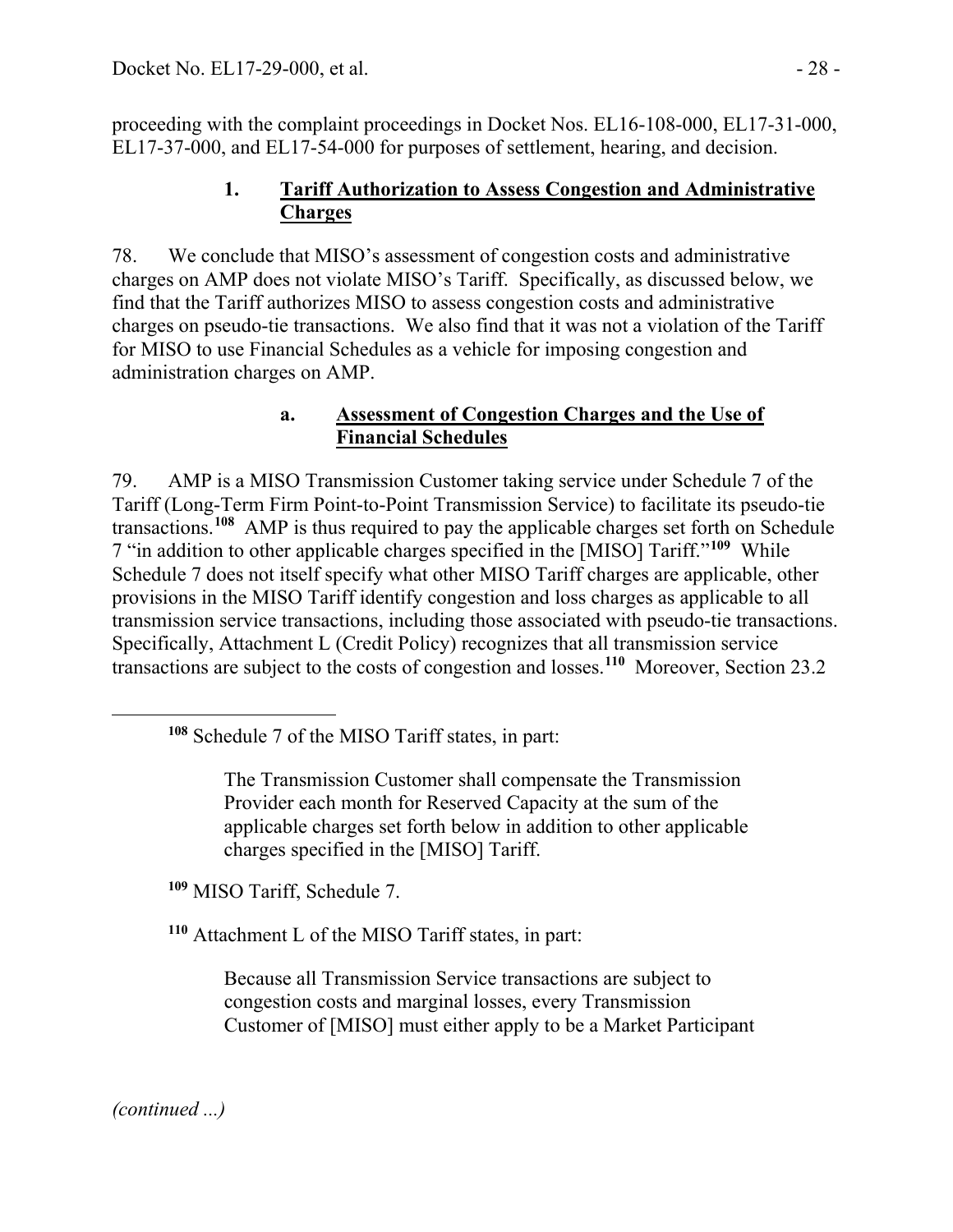(Limitations on Assignment or Transfer of Service) identifies congestion charges as among the transmission service costs for which Market Participants are financially responsible. **[111](#page-28-0)** Section 23.2 references, *inter alia*, Section 40.4. While Section 40.4 is reserved, it has a non-reserved Subsection 40.4.2 (Financial Schedule Settlements) that provides, in part, a calculation for the TUC, i.e., the costs of congestion and losses to be assessed to buyers and sellers under Financial Schedules designated to be settled in the Real-Time Energy and Operating Reserve Market. **[112](#page-28-1)**

80. Though AMP argues that Subsection 40.4.2 of the MISO Tariff does not authorize MISO to assess congestion charges for pseudo-tie transactions, we disagree. First, AMP argues that the MISO Tariff does not grant MISO the authority to designate pseudo-tie transactions as "to be settled" in MISO's real-time market. However, pseudo-tie transactions that utilize MISO's Transmission System cause real-time congestion costs on MISO's Transmission System, **[113](#page-28-2)** and we find that MISO properly settles the congestion charges associated with such transactions as a part of the MISO real-time market. Consistent with this finding, Section 2.7.3 of the Market Settlements BPM clarifies that the settlement of pseudo-tied generation within the MISO Balancing Authority Area to an external Balancing Authority Area is "only applicable to the [real-time market]." We

<span id="page-28-0"></span>**<sup>111</sup>** Section 23.2 of the MISO Tariff states, in part:

If the Assignee requests a change in the Point(s) of Receipt or Point(s) of Delivery, or a change in any other specifications set forth in the original Service Agreement . . . the Market Participant shall be financially responsible for any Energy, Marginal Congestion Charge, and Marginal Losses associated with related Market Participant's transactions as set forth in Sections 39.3.1 [Charges for Day-Ahead Energy and Operating Reserve Market Purchases], 39.3.3 [Payments and Charges for Financial and Interchange Schedules], 40.3 [Real-time Energy and Reserve Market Settlement] and 40.4 [Reserved].

<span id="page-28-1"></span>The fact that the MISO Tariff requires customers to pay these charges on redirects necessarily assumes that they are also paid on the original Receipt and Delivery Points.

**<sup>112</sup>** MISO Tariff, Module C, Section 40.4.2.

**<sup>113</sup>** *See infra* P 89.

<span id="page-28-2"></span>*(continued ...)*

or be represented by a duly authorized Market Participant in good standing pursuant to the terms and conditions of this Credit Policy and the Agreements.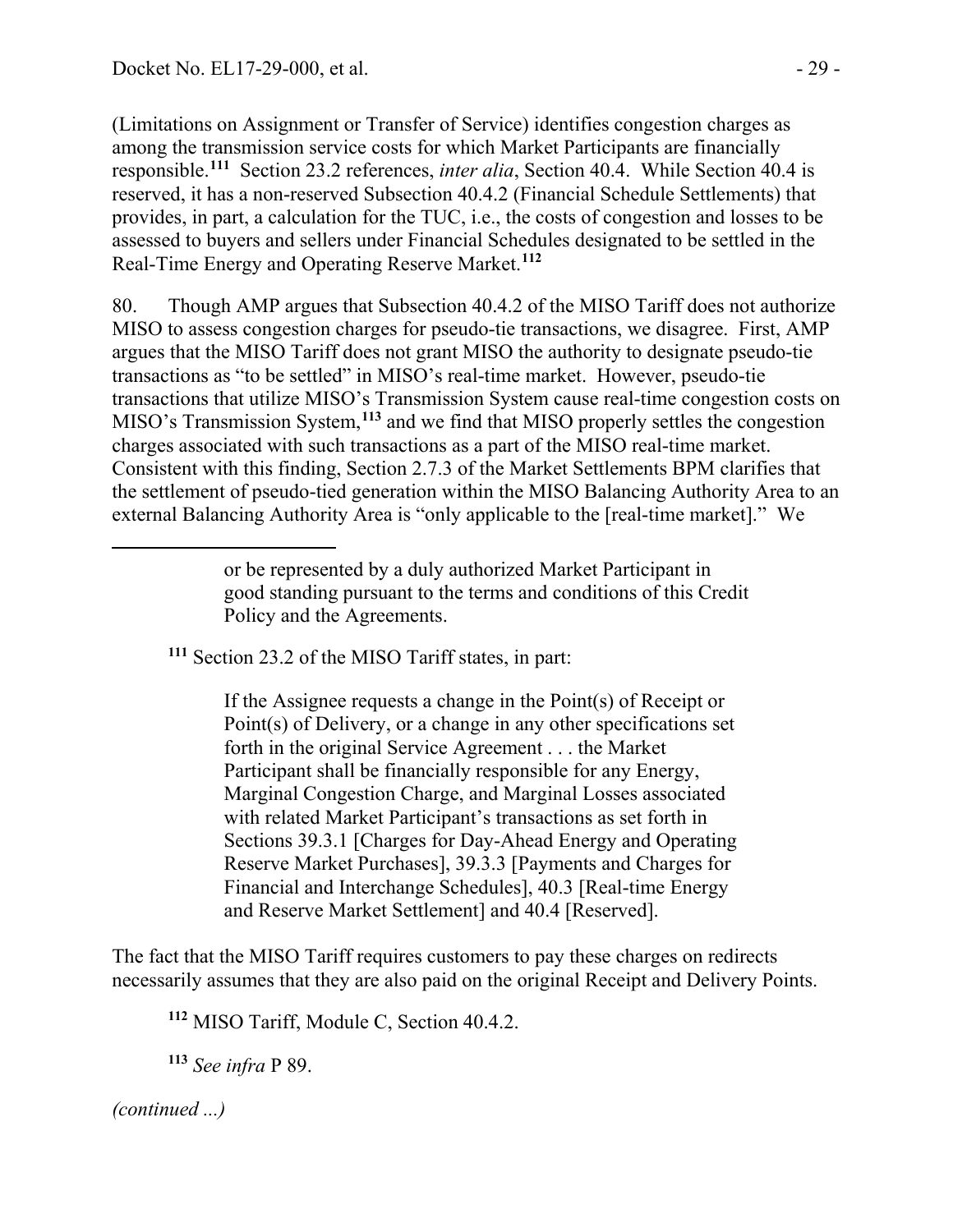further note that it has been MISO's standard practice since it launched its energy markets in 2005 to assign Financial Schedules to pseudo-tie transactions, as reflected in MISO's BPMs.**[114](#page-29-0)** Thus, for more than ten years before AMP filed its Complaint, MISO has used the procedures and capabilities of Financial Schedules for the purpose of settling MISO Tariff-required congestion and losses charges associated with pseudo-tie transactions. **[115](#page-29-1)** We recognize both that the MISO Tariff does not explicitly state that a Financial Schedule will be created for a pseudo-tie transaction and that the MISO Tariff's definition of Financial Schedule refers to "two Market Participants." However, given that the MISO Tariff does not specify what settlement vehicle MISO must use to assess congestion charges on pseudo-tie transactions, and such charges are settled in the realtime market, we find it reasonable that MISO assigned Financial Schedules to AMP's pseudo-tie transactions and assessed congestion costs via the TUC. **[116](#page-29-2)**

81. AMP also argues that Section 40.4.2 of the MISO Tariff does not authorize MISO to assess congestion charges against it because this provision does not contain billing determinants that are applicable to AMP. **[117](#page-29-3)** We disagree. As discussed above, we find that MISO's assessment of such charges via Financial Schedules is consistent with the recognition in other parts of the MISO Tariff—such as Schedule 7, Attachment L, and Section 23.2—that all transmission service transactions are subject to congestion costs, and the fact that congestion charges associated with pseudo-tie transactions are appropriately settled as a part of the MISO real-time market. Thus, we find that a reasonable reading of Section 40.4.2 is that the billing determinants to be applied to pseudo-tie transactions, such as transactions associated with AMP's share in Prairie State, are the amount of energy scheduled by the destination balancing authority, such as PJM.

82. In sum, we find that the MISO Tariff authorizes MISO to assess congestion and loss charges on AMP, and that MISO did not violate its Tariff by using Financial Schedules to do so. Schedule 7, Attachment L, and Section 23.2 of the MISO Tariff recognize and provide for the imposition of congestion and loss charges on AMP, while

**<sup>115</sup>** MISO Answer at 19.

<span id="page-29-3"></span><span id="page-29-2"></span><span id="page-29-1"></span>**<sup>116</sup>** MISO explains that by utilizing modified capabilities established to administer Financial Schedules, MISO was able to ensure that AMP's and other pseudo-tied Market Participants' commercial choices are properly supported. *Id.* at 15-16.

**<sup>117</sup>** AMP Answer to MISO Answer at 5-6.

<span id="page-29-0"></span> $\overline{a}$ **<sup>114</sup>** Section 2.7.3 of the Market Settlements BPM states, in part "[w]ith these [pseudo-tied] volumes, a Pseudo Real-Time Financial Schedule is created." Additionally, we note that section 2.7.3 of the Market Settlements BPM states, in part, that "[p]seudo-tied Generation Resources are subject to congestion and loss charges between their Resource and the Interface CPNode where the energy is being exported."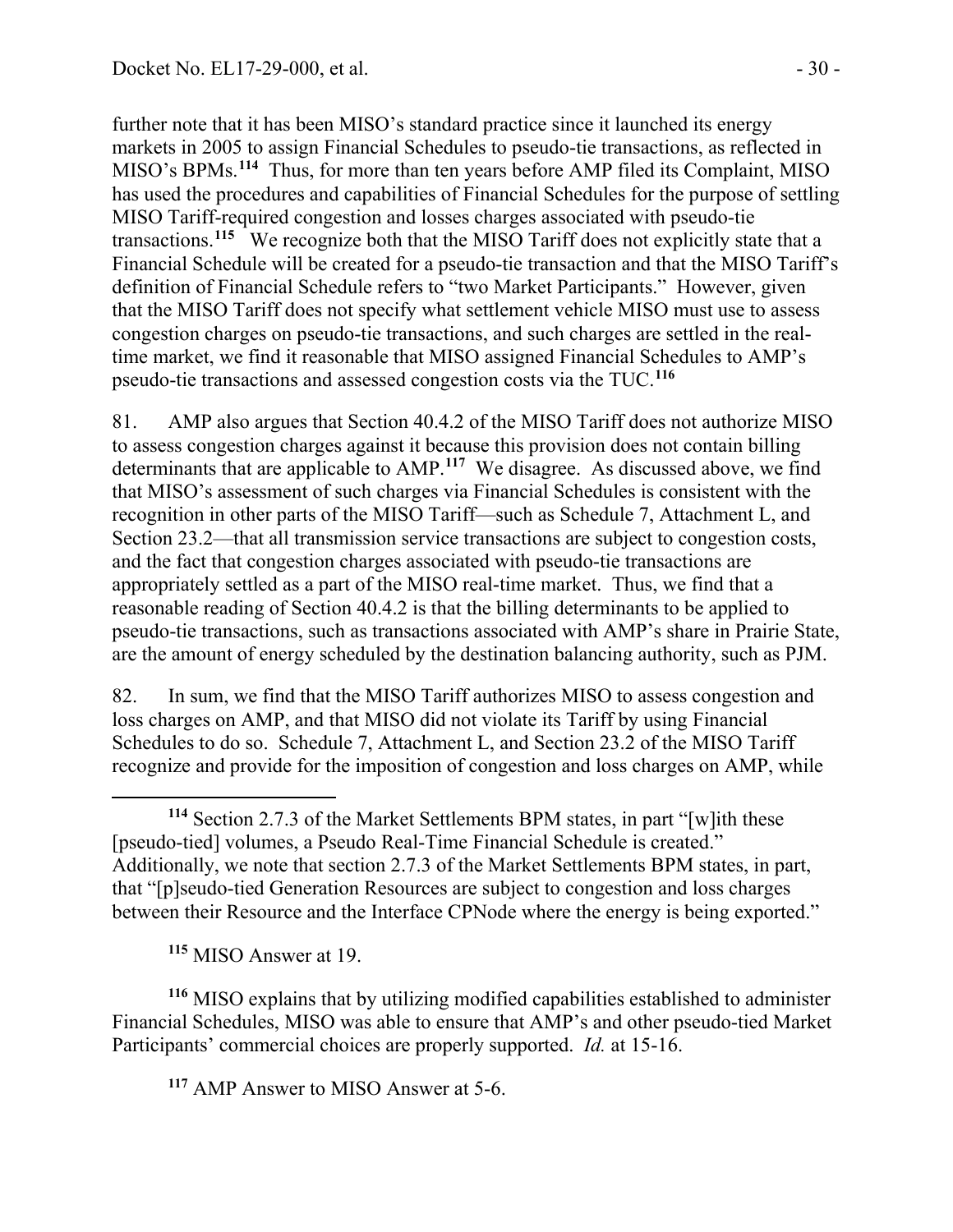Section 40.4.2—when read in conjunction with these provisions—specifies the calculation of such charges.

### **b. Assessment of Administrative Charges**

83. We also find that the Tariff authorizes the assessment of administrative charges contained in Schedules 10, 17 and 24 on pseudo-tied resources.

84. Schedule 10 (ISO Cost Recovery Adder) states, in part, "The cost recovery mechanism and charges . . . are applicable to all Transmission Customers . . . " In Schedule 10, the specific rate applicable to point-to-point transmission service is established as a function of, among other things, the capacity reserved, and the duration of the reservation. Because AMP is a Transmission Customer reserving point-to-point transmission service, AMP is responsible for paying Schedule 10 charges.

85. Schedule 17 (Energy and Operating Reserve Markets Support Administrative Service Cost Recovery Adder) states, in part:

Energy and Operating Reserve Markets Support Administrative Service is provided by the Transmission Provider to all Market Participants that participate in Transactions using the Transmission System . . . The billing determinants for the [adder] shall be: 1) all Actual Energy Injections into the Transmission System by all Market Participants . . . *including deliveries to the Transmission System from generation located both within the Transmission System and outside of the Transmission System*, 2) all Actual Energy Withdrawals from the Transmission System by all Market Participants . . . *including MWh delivered to loads located both within the Transmission System and outside of the Transmission System including all out and through transactions using the Transmission System* . . . " (emphases added).**[118](#page-30-0)**

86. We find that the "including" clauses identified above are broad enough to recover the administrative charge from AMP. Specifically, because AMP is a Market Participant that participates in transactions using the Transmission System and those transactions include deliveries to the Transmission System to serve load located outside of the Transmission System, we find that AMP is liable for Schedule 17 charges. We disagree with AMP's argument that the application of MISO administrative charges to AMP's Prairie State pseudo-tie are unsupported. The fact that some cost items listed in Schedule

<span id="page-30-0"></span>*(continued ...)*

**<sup>118</sup>** MISO Tariff, Sched. 17.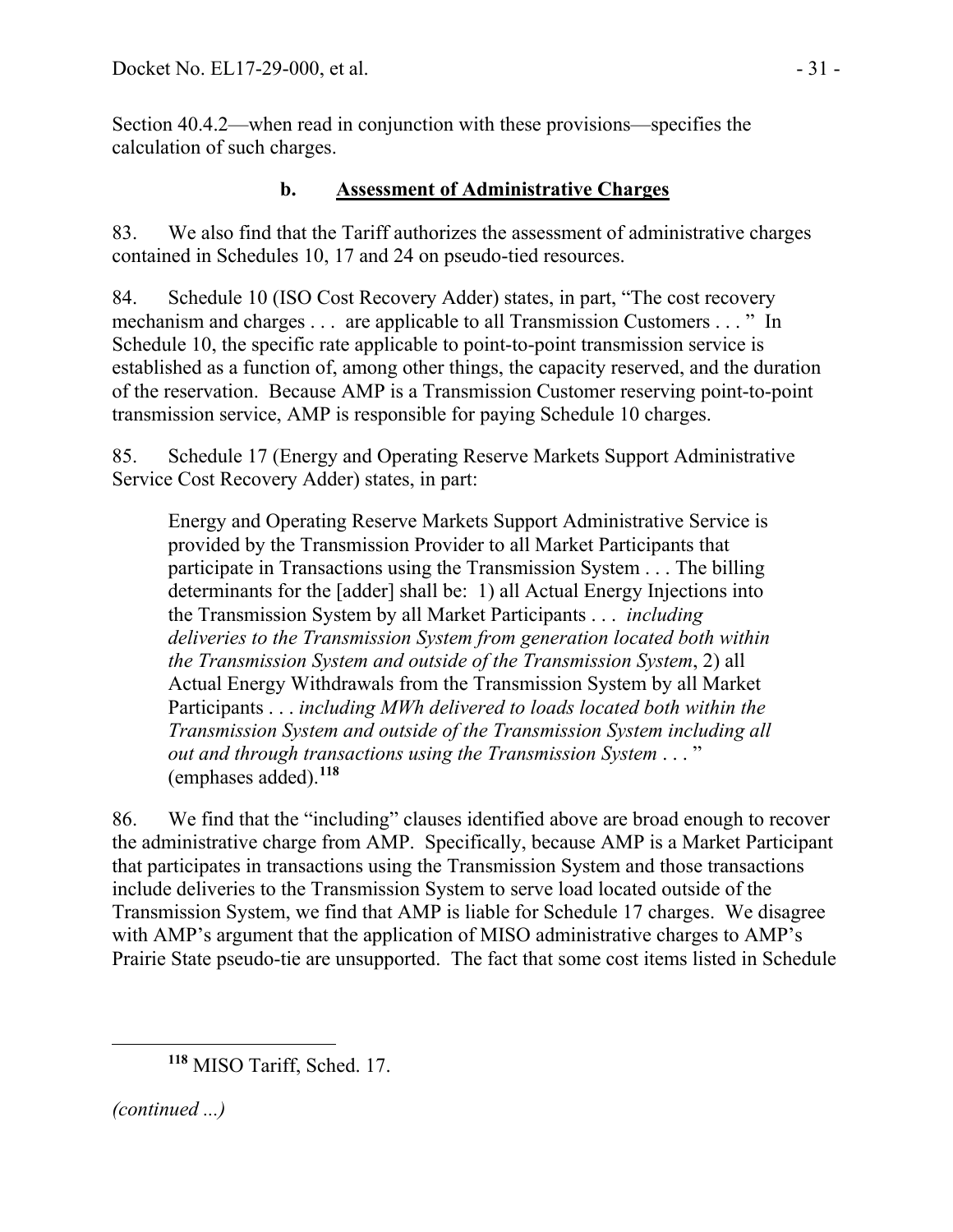17 may not be applicable to pseudo-tie transactions, as AMP claims,**[119](#page-31-0)** does not preclude MISO's assessment of costs for those items that are applicable.

87. Schedule 24 (Local Balancing Authority Cost Recovery Adder) states, "Local Balancing Authorities shall recover their costs incurred as a result of implementing the Markets and Services pursuant to this Tariff . . . For the purposes of allocating and collecting these costs, the Local Balancing Authority Costs shall be recovered together with the Schedule 17 costs and in the same manner as the Schedule 17 costs." Because we find above that AMP is responsible for charges under Schedule 17, AMP is also responsible for charges under Schedule 24 pursuant to the terms of Schedule 24. We also note that, as MISO has explained, although AMP's share of Prairie State's output is pseudo-tied to PJM's Balancing Authority Area for purposes of PJM's markets, it is still interconnected to and physically injecting energy into the Transmission System in the Ameren Illinois Local Balancing Authority as far as reliability is concerned.**[120](#page-31-1)** Accordingly, we disagree with AMP's suggestion that Schedule 24 is not applicable to its pseudo-tie transactions.

### **2. Whether MISO's Assessment of Congestion and Administrative Charges Is Unjust, Unreasonable, Unduly Discriminatory or Preferential**

88. As discussed below, we find AMP has not shown that it was unjust, unreasonable, unduly discriminatory or preferential for MISO to assess congestion and administrative charges on AMP. However, we find that there was the potential for the RTOs to assess unjust and unreasonable overlapping or duplicative congestion charges prior to the effective dates of the Phase 1 and Phase 2 filings, and thus we establish hearing and settlement procedures to consider the extent to which the Complainants in the MISO/PJM Pseudo-Tie Congestion Complaints may have been subject to such charges and are due refunds.

89. We find that AMP has not shown that it was unjust, unreasonable, unduly discriminatory or preferential for MISO to assess congestion and administrative charges on AMP. MISO and Entergy have explained that AMP's use of the MISO Transmission System to facilitate AMP's pseudo-tie transactions causes congestion and administrative costs on the MISO Transmission System. AMP has not disputed this fact in its Complaint or its Answer. Thus, exempting AMP from these charges would require MISO's Transmission Customers and Market Participants to subsidize benefits that AMP obtains from its pseudo-tie arrangement with PJM. Specifically, exempting AMP from

<span id="page-31-1"></span><span id="page-31-0"></span>*(continued ...)*

**<sup>119</sup>** *See* AMP Answer to MISO Answer at 10-11.

**<sup>120</sup>** *See* MISO Answer at 22.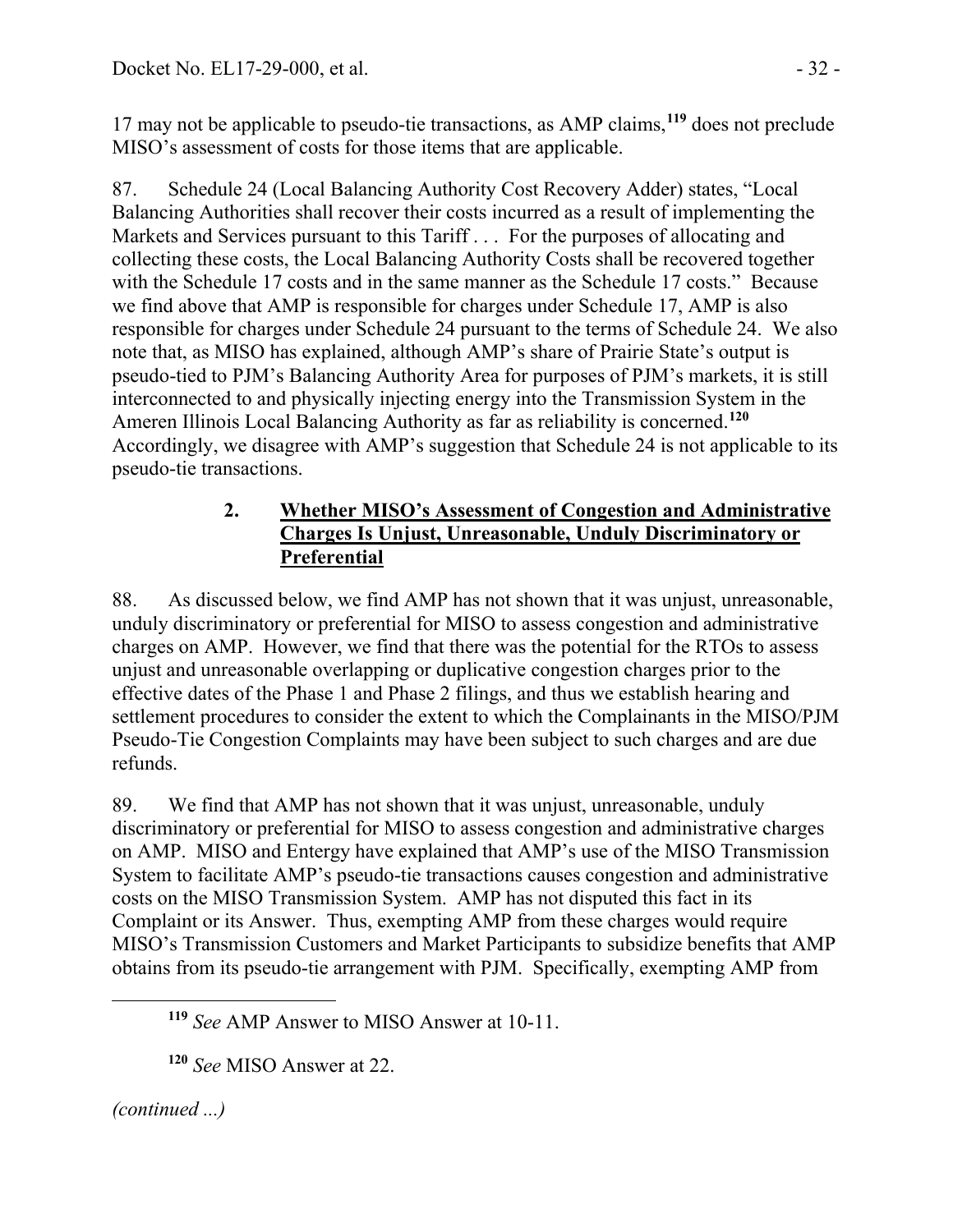congestion charges would shift costs caused by AMP's transactions to others in the form of FTR Shortfalls or Real-time Congestion Uplifts. Similarly, exempting AMP from the administrative charges under Schedules 10, 17, and 24 would result in other Transmission Customers and Market Participants subsidizing the services and benefits that AMP receives under these Schedules.**[121](#page-32-0)**

90. AMP contends that MISO's congestion charges are not part of the PJM LMP price signal, and argues that MISO's congestion charges cannot effectively be hedged by the use of FTRs or other MISO hedging instrument. However, these contentions, even if true, do not demonstrate that MISO's congestion charges are unjust, unreasonable, unduly discriminatory or preferential.**[122](#page-32-1)**

91. Further, we agree with Entergy that it is not unduly discriminatory for AMP to be assessed congestion costs that it would not be assessed if its generation were physically located within PJM. **[123](#page-32-2)** AMP's Prairie State resource is not similarly situated to generation physically located in PJM because it is physically located in MISO and, thus, AMP imposes costs on the MISO Transmission System when it injects energy onto the MISO Transmission System.

92. We also reject AMP's claim that the administrative charges MISO assesses on AMP's share of Prairie State are unjust and unreasonable because they overlap with administrative fees PJM charges for the same MWh of energy produced. As MISO explains, pseudo-tied resources impose administrative costs on both MISO and PJM.**[124](#page-32-3)** Thus, we find that MISO's assessment of administrative charges under Schedules 10, 17, and 24 has not been shown to be unjust, unreasonable, unduly discriminatory or preferential.

<span id="page-32-1"></span>**<sup>122</sup>** Further, AMP could hedge the costs to some extent with the purchase of FTRs. In addition, we note that pseudo-tied resources may also use Virtual Transactions as a hedging mechanism. *See, e.g.*, MISO Phase 2 Order, 166 FERC ¶ 61,186 at PP 43, 57. While such a hedge may not be a perfect hedge, we are not persuaded that the lack of a perfect hedge for AMP makes the underlying congestion charges unjust and unreasonable.

<span id="page-32-2"></span>**<sup>123</sup>** *See* Entergy Protest at 12.

<span id="page-32-3"></span>**<sup>124</sup>** *See* MISO Answer at 20.

<span id="page-32-0"></span> $\overline{a}$ **<sup>121</sup>** We agree with MISO that AMP's claimed exemption is particularly untenable given the fact that MISO's Schedule 7 through-and-out rate to PJM is zero. *See* MISO Answer at 23.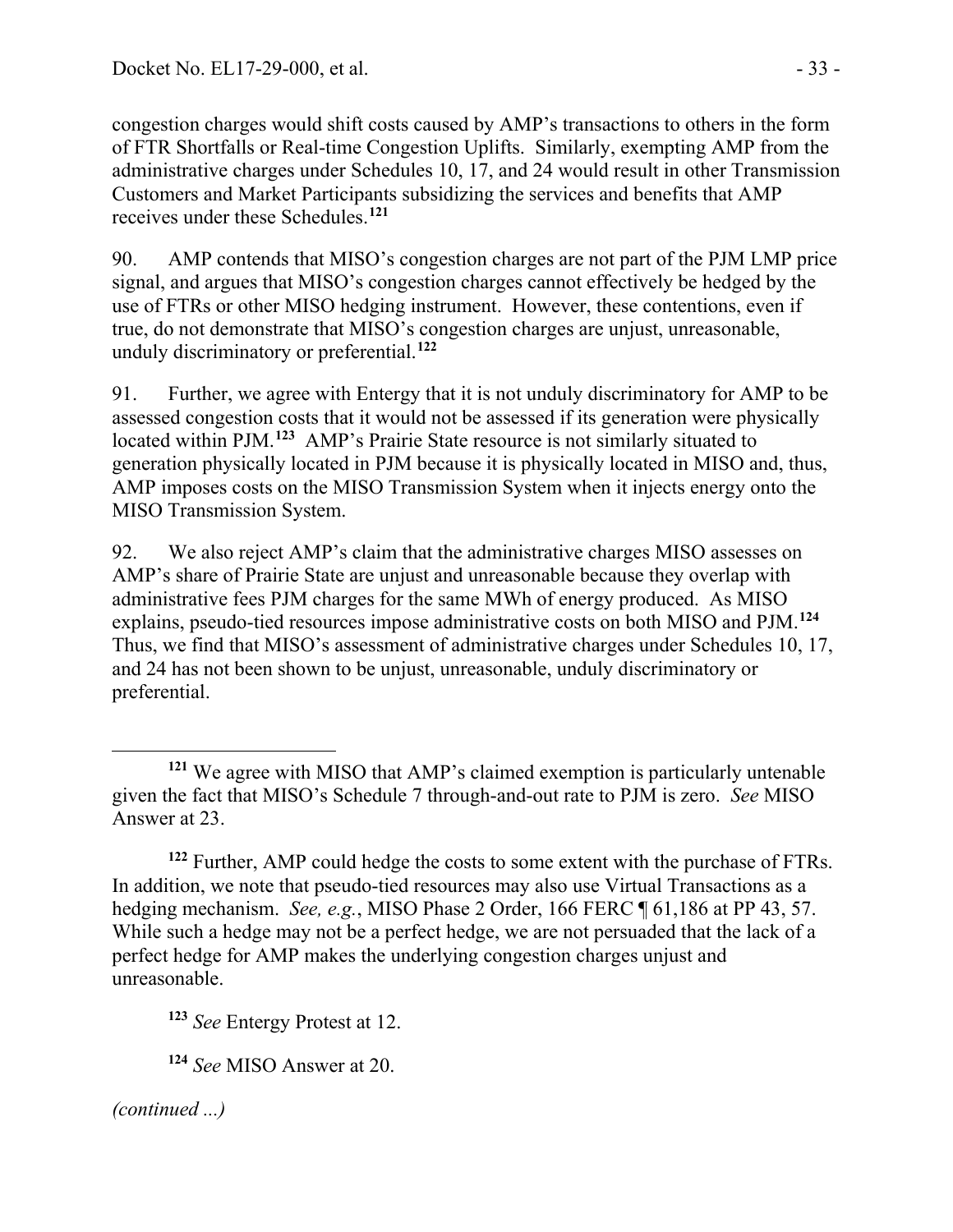<span id="page-33-0"></span>

93. Finally, AMP argues that it has been subject to overlapping congestion charges assessed by the RTOs. As discussed above, the Commission has accepted the RTOs' Phase 1 and Phase 2 filings to address prospective concerns regarding such charges. Further, the MISO Phase 2 Order found that the RTOs have demonstrated that the Phase 1 Revisions and the PJM Phase 2 Revisions have eliminated the congestion overlap.**[125](#page-33-0)** Thus, we find that the JOA and other sections of the MISO Tariff as currently on file are just and reasonable, and we will not require MISO to make further Tariff revisions.

94. However, with respect to AMP's argument that it has been subject to overlapping congestion charges assessed by the RTOs prior to the acceptance of the Phase 1 and Phase 2 Revisions, based on the record before us and the statements by the RTOs in making their Phase 1 and Phase 2 Revisions,**[126](#page-33-1)** we find that the potential for overlapping or duplicative charges for congestion existed prior to the effective dates of the revisions made by the Phase 1 and Phase 2 filings. The RTOs have stated, and no party disputes, that there was a potential for such overlapping or duplicative congestion charges in certain circumstances, specifically, when both markets bound on the same Reciprocally Coordinated Flowgate under the market-to-market process. **[127](#page-33-2)** We therefore grant AMP's Complaint, in part, finding that to the extent AMP was assessed overlapping or

**<sup>125</sup>** MISO Phase 2 Order, 166 FERC ¶ 61,186 at PP 59, 61.

<span id="page-33-1"></span>**<sup>126</sup>** *See, e.g.*, MISO Answer at 4-5, 7-8; Amended Complaint, Ex. M at 14-18; RTOs January 25, 2017 Joint Motion to Hold Proceedings in Abeyance at 2-3; RTOs March 27, 2017 Status Update at 1-3; Phase 1 Order, 164 FERC ¶ 61,069 at PP 3-5, 8; PJM Phase 2 Order, 164 FERC ¶ 61,073 at PP 7-8; MISO Phase 2 Order, 166 FERC ¶ 61,186 at PP 30-31 (citations omitted).

<span id="page-33-2"></span><sup>127</sup> As discussed above, prior to the acceptance of the Phase 1 and Phase 2 Revisions, when both markets bound on the same Reciprocally Coordinated Flowgate under the market-to-market process, the Native Balancing Authority assessed the pseudotied resource a transmission usage charge for the energy transactions between the pseudotied resource and the interface with the Attaining Balancing Authority. At the same time, the Attaining Balancing Authority also assessed the pseudo-tied resource a charge for the energy transactions between the pseudo-tied resource and the delivery point within the Attaining Balancing Authority. In this instance, both the Native Balancing Authority and the Attaining Balancing Authority assessed congestion from the pseudo-tied resource to the interface. *See supra* P 69; *see also* Phase 1 Order, 164 FERC ¶ 61,069 at P 4.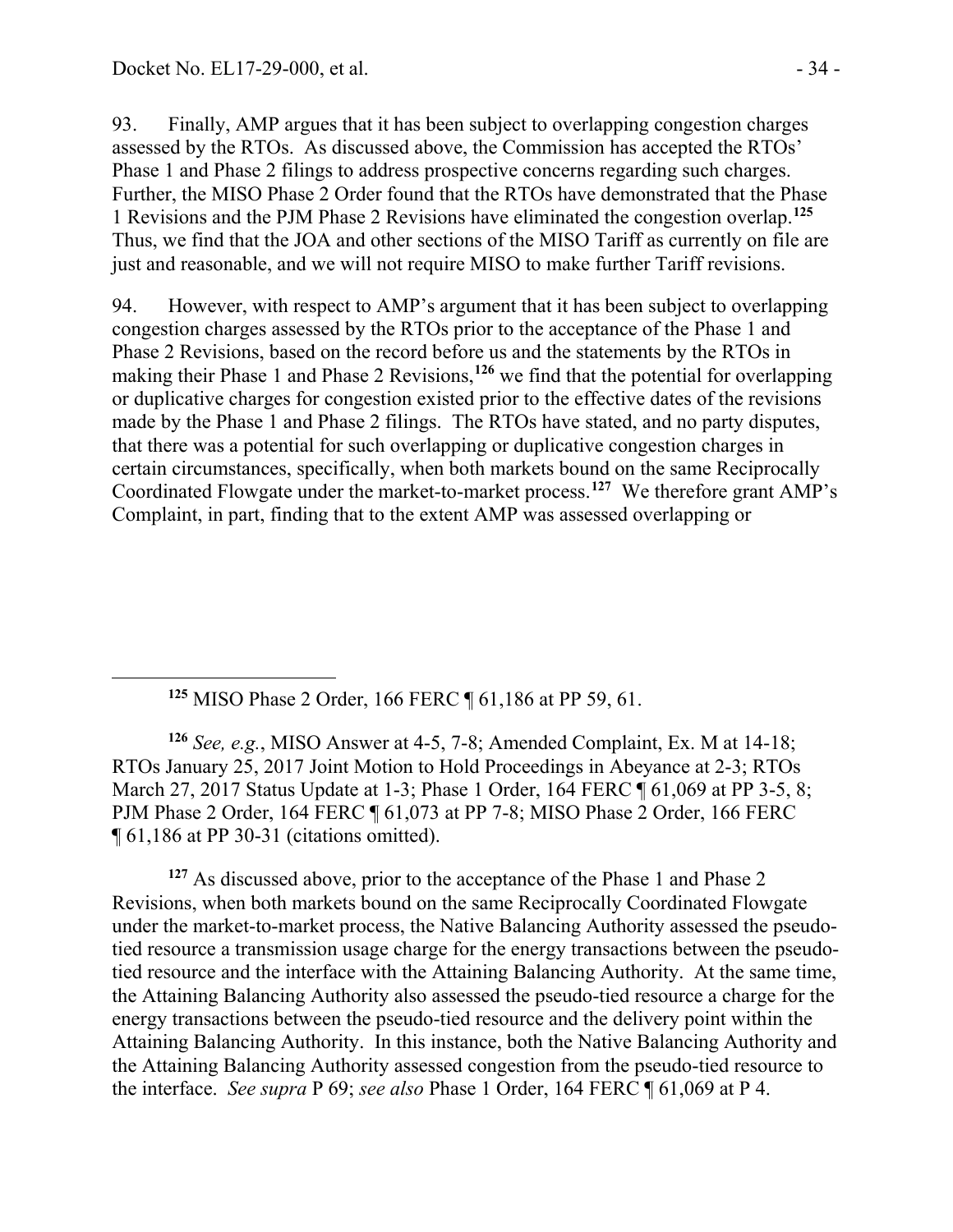duplicative congestion charges by the RTOs, such charges were unjust and unreasonable.**[128](#page-34-0)**

95. We find that determining what refunds are appropriate to AMP to remedy the overlapping or duplicative congestion charges raises issues of material fact that cannot be resolved based on the record before us, and that are more appropriately addressed in the hearing and settlement judge procedures ordered below. Because of the existence of common issues of law and fact regarding the extent to which the Complainants in the MISO/PJM Pseudo-Tie Congestion Complaints may have been subject to overlapping or duplicative congestion charges and are due refunds, we grant the motions to consolidate and consolidate the instant Complaint proceeding with the complaint proceedings in Docket Nos. EL16-108-000, EL17-31-000, EL17-37-000, and EL17-54-000 for purposes of settlement, hearing, and decision. We believe that consolidating these proceedings will promote administrative efficiency.

96. While we are setting these matters for a trial-type evidentiary hearing, we encourage the parties to make every effort to settle their disputes before hearing procedures are commenced. To aid the parties in their settlement efforts, we will hold the hearing in abeyance and direct that a settlement judge be appointed, pursuant to Rule 603 of the Commission's Rules of Practice and Procedure.**[129](#page-34-1)** If the parties desire, they may, by mutual agreement, request a specific judge as the settlement judge in the proceeding.**[130](#page-34-2)** The Chief Judge, however, may not be able to designate the requested settlement judge based on workload requirements which determine judges' availability. The settlement judge shall report to the Chief Judge and the Commission within 30 days of the date of the appointment of the settlement judge concerning the status of settlement discussions. Based on this report, the Chief Judge shall provide the parties with additional time to continue their settlement discussions or provide for commencement of a hearing by assigning the case to a presiding judge.

97. In cases where, as here, the Commission institutes an investigation on complaint under section 206 of the FPA, section 206(b) requires that the Commission establish a

<span id="page-34-0"></span> **<sup>128</sup>** *See, e.g.*, *Midwest Indep. Transmission Sys. Operator, Inc.*, 108 FERC ¶ 61,163, at P 222 (2004) (requiring MISO to modify its proposal to "clarify that external transactions will not be double-charged for congestion and losses").

**<sup>129</sup>** 18 C.F.R. § 385.603 (2018).

<span id="page-34-2"></span><span id="page-34-1"></span>**<sup>130</sup>** If the parties decide to request a specific judge, they must make their joint request to the Chief Judge by telephone at (202) 502-8500 within five days of this order. The Commission's website contains a list of Commission judges and a summary of their background and experience (http://www.ferc.gov/legal/adr/avail-judge.asp).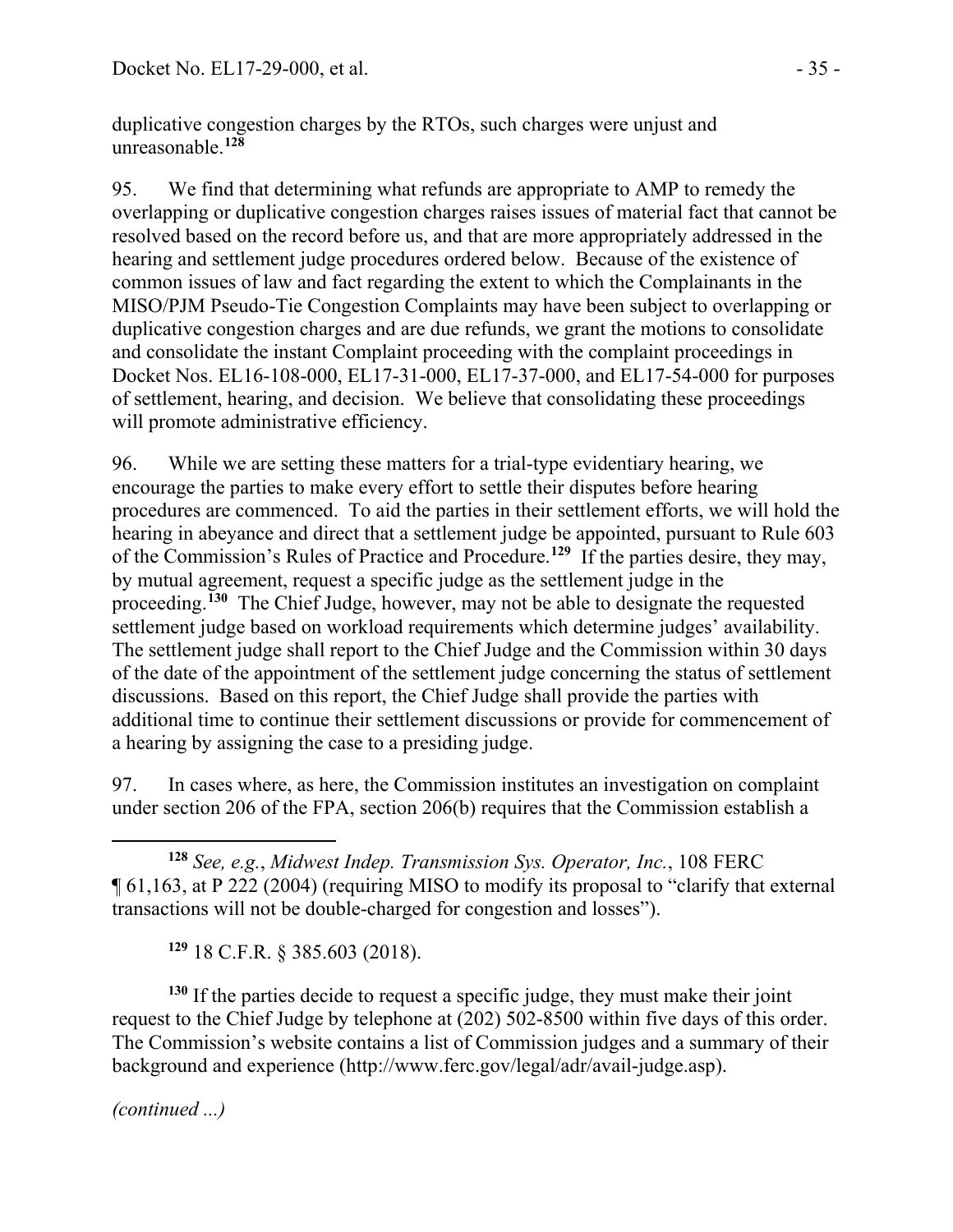refund effective date that is no earlier than the date a complaint was filed, but no later than five months after the filing date. Section 206(b) permits the Commission to order refunds for a 15-month refund period following the refund effective date. Consistent with our general policy of providing maximum protection to customers,<sup>[131](#page-35-0)</sup> we will set the refund effective date at the earliest date possible, i.e., December 19, 2016.

98. Section 206(b) also requires that, if no final decision is rendered by the conclusion of the 180-day period commencing upon initiation of a proceeding pursuant to section 206, the Commission shall state the reasons why it has failed to do so and shall state its best estimate as to when it reasonably expects to make such decision. Based on our review of the record, we expect that, if this case does not settle, the presiding judge should be able to render a decision within approximately twelve months of the commencement of hearing procedures, or May 18, 2020. Thus, we estimate that, absent settlement, we would be able to issue our decision within approximately eight months of the filing of briefs on and opposing exceptions, or by January 18, 2021.

#### The Commission orders:

(A) AMP's Complaint is hereby granted, in part, and denied, in part, as discussed in the body of this order.

(B) Docket Nos. EL16-108-000, EL17-29-000, EL17-31-000, EL17-37-000, and EL17-54-000 are hereby consolidated for purposes of settlement, hearing, and decision.

(C) The RTOs' joint motion to hold the proceeding in abeyance is hereby dismissed, as discussed in the body of this order.

(D) Pursuant to the authority contained in and subject to the jurisdiction conferred upon the Federal Energy Regulatory Commission by section 402(a) of the Department of Energy Organization Act and by the FPA, particularly section 206 thereof, and pursuant to the Commission's Rules of Practice and Procedure and the regulations under the FPA (18 C.F.R. Chapter I), a public hearing shall be held concerning the Complaint. However, the hearing shall be held in abeyance to provide time for settlement judge procedures, as discussed in Ordering Paragraphs (E) and (F) below.

(E) Pursuant to Rule 603 of the Commission's Rules of Practice and Procedure, 18 C.F.R. § 385.603 (2018), the Chief Administrative Law Judge is hereby directed to appoint a settlement judge in this proceeding within 15 days of the date of this order.

<span id="page-35-0"></span> $\overline{a}$ **<sup>131</sup>** *See, e.g., Seminole Elec. Coop., Inc. v. Fla. Power & Light Co.*, 65 FERC ¶ 61,413, at 63,139 (1993); *Canal Elec. Co.*, 46 FERC ¶ 61,153, at 61,539, *reh'g denied*, 47 FERC ¶ 61,275 (1989).